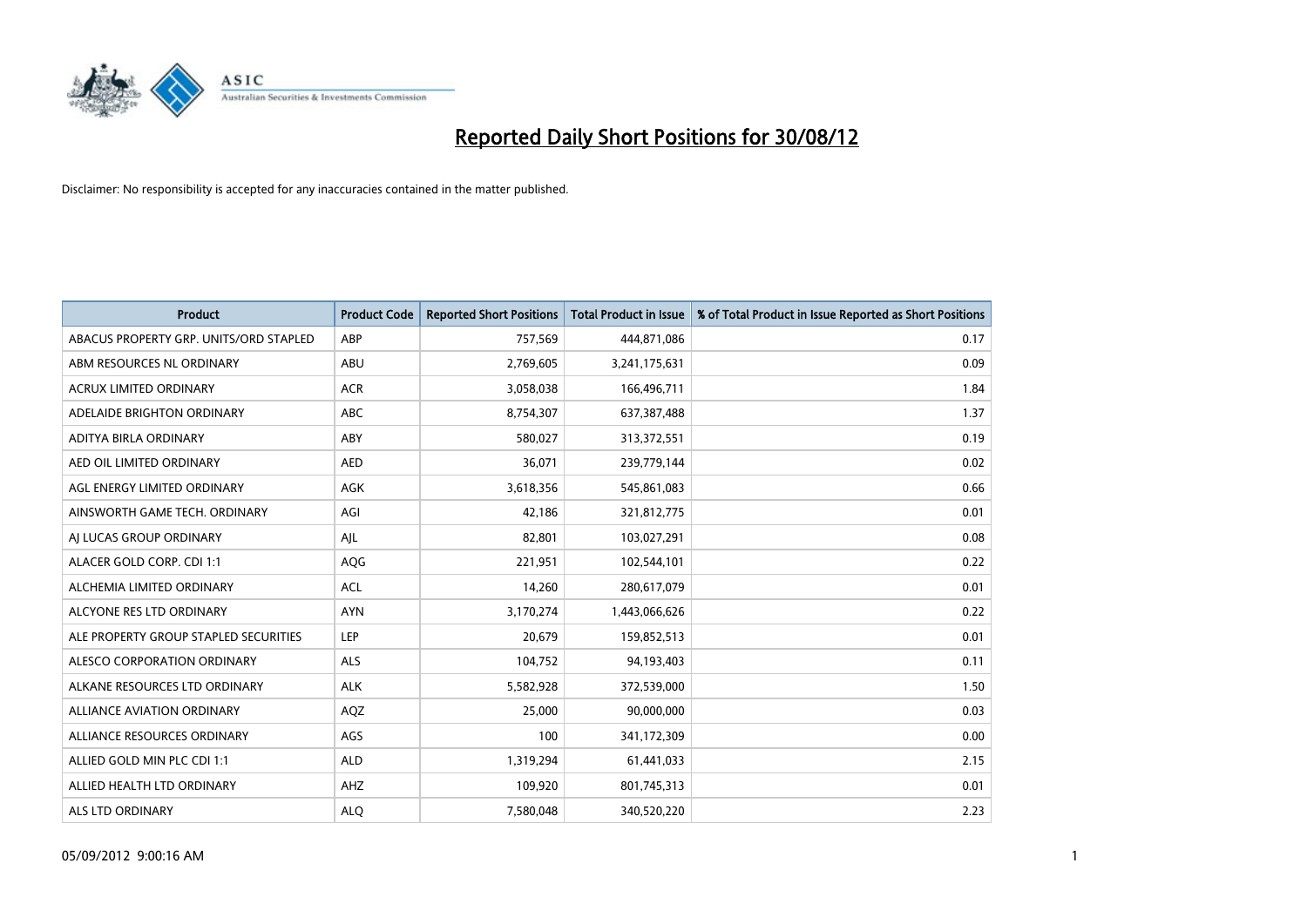

| <b>Product</b>                          | <b>Product Code</b> | <b>Reported Short Positions</b> | <b>Total Product in Issue</b> | % of Total Product in Issue Reported as Short Positions |
|-----------------------------------------|---------------------|---------------------------------|-------------------------------|---------------------------------------------------------|
| ALTONA MINING LTD ORDINARY              | <b>AOH</b>          | 13,073                          | 527,271,038                   | 0.00                                                    |
| ALUMINA LIMITED ORDINARY                | <b>AWC</b>          | 210,209,073                     | 2,440,196,187                 | 8.61                                                    |
| AMCOR LIMITED ORDINARY                  | AMC                 | 3,333,588                       | 1,206,684,923                 | 0.28                                                    |
| AMP LIMITED ORDINARY                    | AMP                 | 11,123,727                      | 2,894,931,180                 | 0.38                                                    |
| AMPELLA MINING ORDINARY                 | AMX                 | 4,922,090                       | 246,800,493                   | 1.99                                                    |
| ANGLOGOLD ASHANTI CDI 5:1               | AGG                 | 3,000                           | 89,207,765                    | 0.00                                                    |
| ANSELL LIMITED ORDINARY                 | <b>ANN</b>          | 5,134,541                       | 130,656,668                   | 3.93                                                    |
| ANTARES ENERGY LTD ORDINARY             | <b>AZZ</b>          | 325,855                         | 258,000,000                   | 0.13                                                    |
| ANZ BANKING GRP LTD ORDINARY            | ANZ                 | 10,683,001                      | 2,716,019,028                 | 0.39                                                    |
| APA GROUP STAPLED SECURITIES            | <b>APA</b>          | 25,936,935                      | 644,485,583                   | 4.02                                                    |
| APN NEWS & MEDIA ORDINARY               | <b>APN</b>          | 13,692,752                      | 649,010,756                   | 2.11                                                    |
| AQUARIUS PLATINUM. ORDINARY             | <b>AOP</b>          | 10,935,947                      | 472,851,336                   | 2.31                                                    |
| AQUILA RESOURCES ORDINARY               | <b>AQA</b>          | 6,768,158                       | 411,804,442                   | 1.64                                                    |
| ARAFURA RESOURCE LTD ORDINARY           | ARU                 | 5,498,172                       | 396,004,144                   | 1.39                                                    |
| ARB CORPORATION ORDINARY                | ARP                 | 23,966                          | 72,481,302                    | 0.03                                                    |
| ARDENT LEISURE GROUP STAPLED SECURITIES | AAD                 | 604,737                         | 335,604,754                   | 0.18                                                    |
| ARISTOCRAT LEISURE ORDINARY             | <b>ALL</b>          | 24,654,572                      | 550,502,889                   | 4.48                                                    |
| <b>ARRIUM LTD ORDINARY</b>              | ARI                 | 29,086,431                      | 1,345,665,626                 | 2.16                                                    |
| <b>ASCIANO LIMITED ORDINARY</b>         | <b>AIO</b>          | 5,578,096                       | 975,385,664                   | 0.57                                                    |
| ASG GROUP LIMITED ORDINARY              | <b>ASZ</b>          | 139,416                         | 172,172,079                   | 0.08                                                    |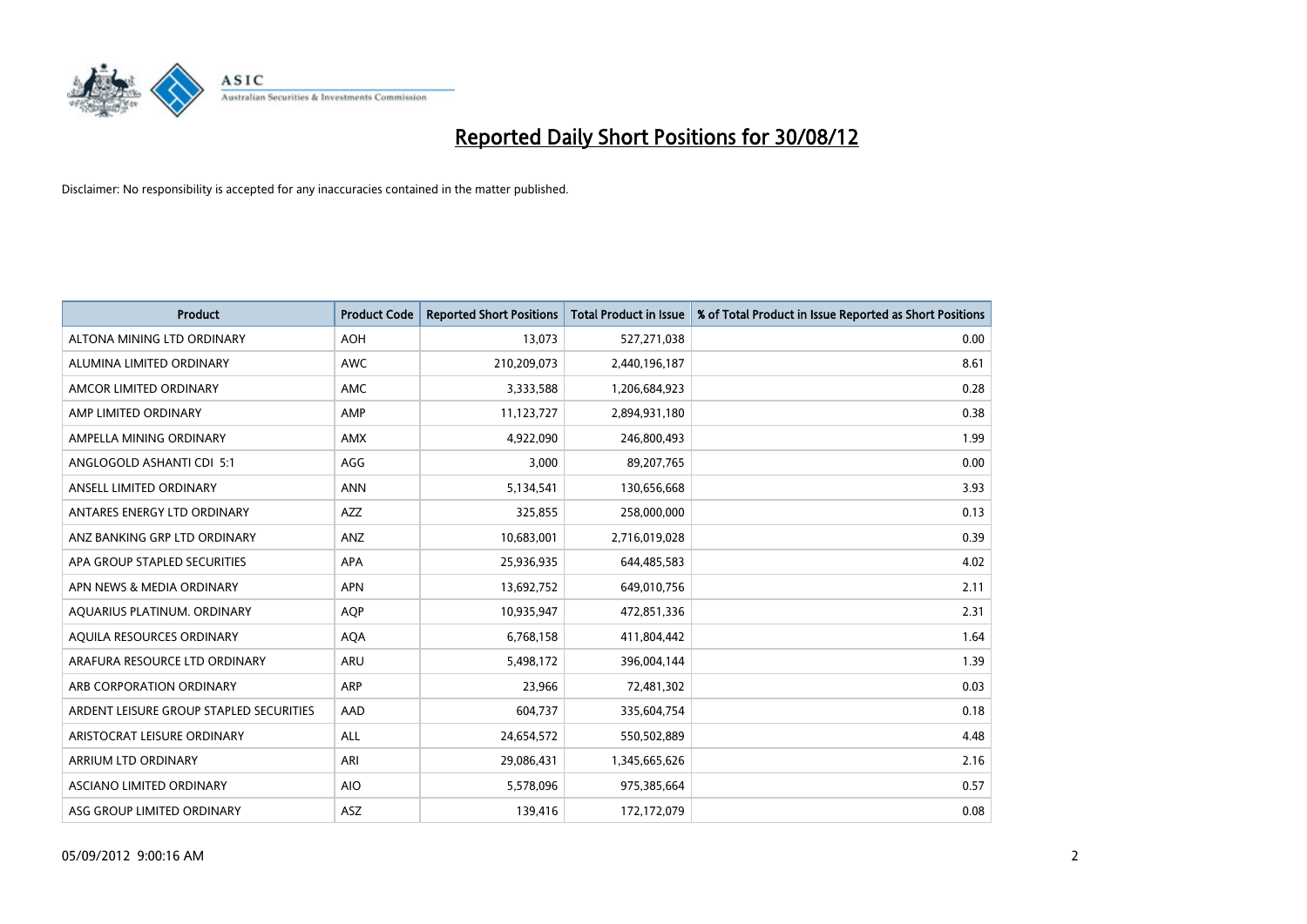

| <b>Product</b>                              | <b>Product Code</b> | <b>Reported Short Positions</b> | <b>Total Product in Issue</b> | % of Total Product in Issue Reported as Short Positions |
|---------------------------------------------|---------------------|---------------------------------|-------------------------------|---------------------------------------------------------|
| ASPEN GROUP ORD/UNITS STAPLED               | <b>APZ</b>          | 743,407                         | 600,507,326                   | 0.12                                                    |
| ASPIRE MINING LTD ORDINARY                  | <b>AKM</b>          | 270,152                         | 620,594,556                   | 0.04                                                    |
| ASTRO JAP PROP GROUP STAPLED SECURITIES     | AJA                 | 5,527                           | 58,445,002                    | 0.01                                                    |
| ASX LIMITED ORDINARY                        | ASX                 | 3,130,182                       | 175,136,729                   | 1.79                                                    |
| ATLAS IRON LIMITED ORDINARY                 | AGO                 | 11,809,854                      | 904,580,993                   | 1.31                                                    |
| <b>AURORA OIL &amp; GAS ORDINARY</b>        | <b>AUT</b>          | 6,467,011                       | 447,885,778                   | 1.44                                                    |
| AUSDRILL LIMITED ORDINARY                   | <b>ASL</b>          | 2,020,110                       | 304,397,289                   | 0.66                                                    |
| AUSENCO LIMITED ORDINARY                    | AAX                 | 491,693                         | 123,872,665                   | 0.40                                                    |
| AUSGOLD LIMITED ORDINARY                    | <b>AUC</b>          | 50,000                          | 136,224,010                   | 0.04                                                    |
| <b>AUSTAL LIMITED ORDINARY</b>              | ASB                 | 177,718                         | 188,193,007                   | 0.09                                                    |
| AUSTIN ENGINEERING ORDINARY                 | ANG                 | 47,526                          | 72,314,403                    | 0.07                                                    |
| <b>AUSTRALAND PROPERTY STAPLED SECURITY</b> | <b>ALZ</b>          | 444,716                         | 576,846,597                   | 0.08                                                    |
| AUSTRALIAN AGRICULT. ORDINARY               | AAC                 | 413,440                         | 312,905,085                   | 0.13                                                    |
| AUSTRALIAN INFRASTR. UNITS/ORDINARY         | <b>AIX</b>          | 3,134,225                       | 620,733,944                   | 0.50                                                    |
| AUSTRALIAN PHARM, ORDINARY                  | API                 | 327,189                         | 488,115,883                   | 0.07                                                    |
| AVIENNINGS LIMITED ORDINARY                 | AVI                 | 575,001                         | 274,588,694                   | 0.21                                                    |
| AWE LIMITED ORDINARY                        | AWE                 | 3,415,102                       | 521,871,941                   | 0.65                                                    |
| AZIMUTH RES LTD ORDINARY                    | <b>AZH</b>          | 1,137,999                       | 418,911,161                   | 0.27                                                    |
| AZUMAH RESOURCES ORDINARY                   | <b>AZM</b>          | 500,000                         | 333,714,096                   | 0.15                                                    |
| <b>BANDANNA ENERGY ORDINARY</b>             | <b>BND</b>          | 3,789,748                       | 528,481,199                   | 0.72                                                    |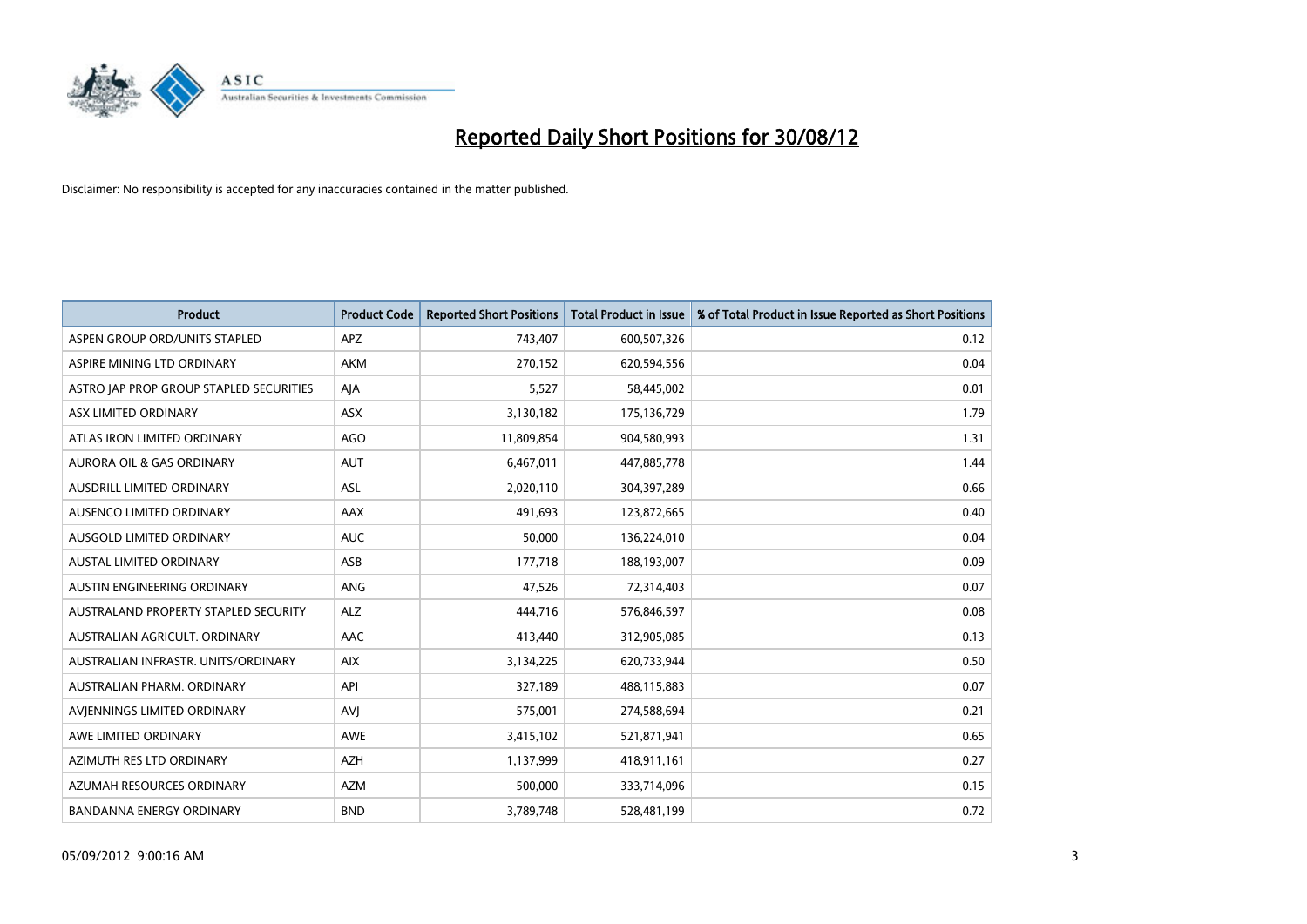

| <b>Product</b>                       | <b>Product Code</b> | <b>Reported Short Positions</b> | <b>Total Product in Issue</b> | % of Total Product in Issue Reported as Short Positions |
|--------------------------------------|---------------------|---------------------------------|-------------------------------|---------------------------------------------------------|
| BANK OF QUEENSLAND. ORDINARY         | <b>BOQ</b>          | 9,926,409                       | 308,797,224                   | 3.21                                                    |
| <b>BANNERMAN RESOURCES ORDINARY</b>  | <b>BMN</b>          | 10,000                          | 302,069,772                   | 0.00                                                    |
| <b>BASE RES LIMITED ORDINARY</b>     | <b>BSE</b>          | 650,510                         | 460,440,029                   | 0.14                                                    |
| BATHURST RESOURCES ORDINARY          | <b>BTU</b>          | 36,866,888                      | 696,747,997                   | 5.29                                                    |
| <b>BC IRON LIMITED ORDINARY</b>      | <b>BCI</b>          | 1,989                           | 103,861,000                   | 0.00                                                    |
| <b>BEACH ENERGY LIMITED ORDINARY</b> | <b>BPT</b>          | 24,765,075                      | 1,255,464,157                 | 1.97                                                    |
| BEADELL RESOURCE LTD ORDINARY        | <b>BDR</b>          | 14,180,800                      | 719,704,752                   | 1.97                                                    |
| BENDIGO AND ADELAIDE ORDINARY        | <b>BEN</b>          | 9,650,578                       | 396,663,707                   | 2.43                                                    |
| BERKELEY RESOURCES ORDINARY          | <b>BKY</b>          | 201.891                         | 179,393,273                   | 0.11                                                    |
| BETASHARES ASX RES ETF UNITS         | <b>ORE</b>          | 81,306                          | 6,120,745                     | 1.33                                                    |
| BETASHARES AUST BEAR ETF UNITS       | <b>BEAR</b>         |                                 | 334,441                       | 0.00                                                    |
| <b>BHP BILLITON LIMITED ORDINARY</b> | <b>BHP</b>          | 9,845,548                       | 3,211,691,105                 | 0.31                                                    |
| <b>BILLABONG ORDINARY</b>            | <b>BBG</b>          | 7,484,493                       | 478,944,292                   | 1.56                                                    |
| <b>BIOTA HOLDINGS ORDINARY</b>       | <b>BTA</b>          | 246,010                         | 182,763,651                   | 0.13                                                    |
| <b>BLACKTHORN RESOURCES ORDINARY</b> | <b>BTR</b>          | 263,824                         | 164,285,950                   | 0.16                                                    |
| BLUESCOPE STEEL LTD ORDINARY         | <b>BSL</b>          | 33,132,166                      | 3,349,185,247                 | 0.99                                                    |
| <b>BOART LONGYEAR ORDINARY</b>       | <b>BLY</b>          | 8,266,339                       | 461,163,412                   | 1.79                                                    |
| <b>BOOM LOGISTICS ORDINARY</b>       | <b>BOL</b>          | 92,770                          | 468,663,585                   | 0.02                                                    |
| BORAL LIMITED, ORDINARY              | <b>BLD</b>          | 45,274,708                      | 758,572,140                   | 5.97                                                    |
| <b>BRADKEN LIMITED ORDINARY</b>      | <b>BKN</b>          | 4,152,674                       | 168,629,376                   | 2.46                                                    |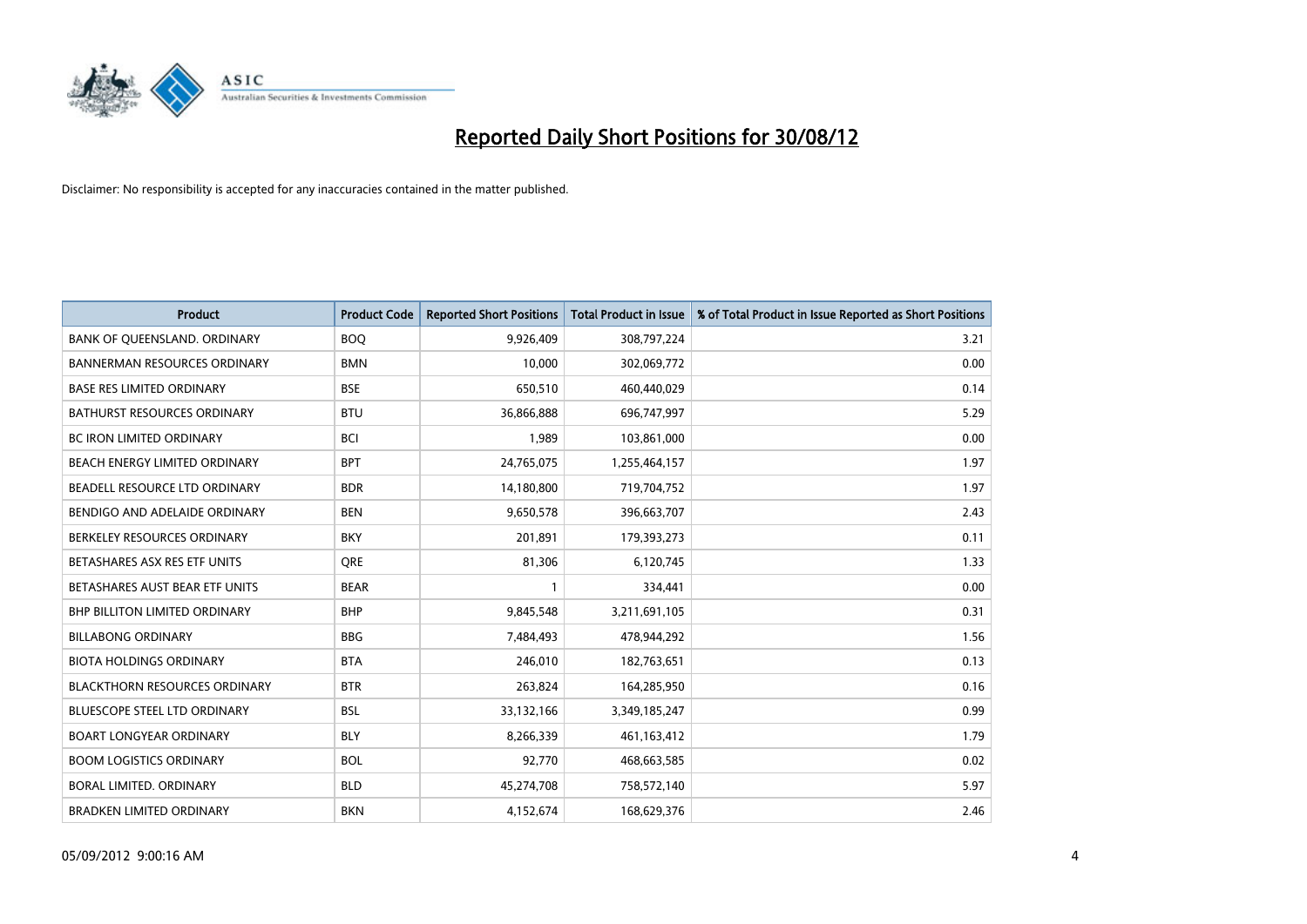

| <b>Product</b>                                  | <b>Product Code</b> | <b>Reported Short Positions</b> | <b>Total Product in Issue</b> | % of Total Product in Issue Reported as Short Positions |
|-------------------------------------------------|---------------------|---------------------------------|-------------------------------|---------------------------------------------------------|
| <b>BRAMBLES LIMITED ORDINARY</b>                | <b>BXB</b>          | 6,470,599                       | 1,555,188,609                 | 0.42                                                    |
| BREVILLE GROUP LTD ORDINARY                     | <b>BRG</b>          | 20,397                          | 130,095,322                   | 0.02                                                    |
| <b>BRICKWORKS LIMITED ORDINARY</b>              | <b>BKW</b>          | 14,402                          | 147,567,333                   | 0.01                                                    |
| BT INVESTMENT MNGMNT ORDINARY                   | <b>BTT</b>          | 313,259                         | 267,906,977                   | 0.12                                                    |
| <b>BUCCANEER ENERGY LTD ORDINARY</b>            | <b>BCC</b>          | 7,286,884                       | 1,133,975,491                 | 0.64                                                    |
| <b>BURU ENERGY ORDINARY</b>                     | <b>BRU</b>          | 8,514,044                       | 251,032,144                   | 3.39                                                    |
| <b>BWP TRUST ORDINARY UNITS</b>                 | <b>BWP</b>          | 2,943,240                       | 525,255,093                   | 0.56                                                    |
| CABCHARGE AUSTRALIA ORDINARY                    | CAB                 | 4,853,100                       | 120,430,683                   | 4.03                                                    |
| CALTEX AUSTRALIA ORDINARY                       | <b>CTX</b>          | 3,807,110                       | 270,000,000                   | 1.41                                                    |
| CAPE LAMBERT RES LTD ORDINARY                   | <b>CFE</b>          | 349,252                         | 689,108,792                   | 0.05                                                    |
| CARABELLA RES LTD ORDINARY                      | <b>CLR</b>          | 501,433                         | 133,642,797                   | 0.38                                                    |
| <b>CARBON ENERGY ORDINARY</b>                   | <b>CNX</b>          | 41,897                          | 773,999,771                   | 0.01                                                    |
| CARDNO LIMITED ORDINARY                         | CDD                 | 931,273                         | 138,506,406                   | 0.67                                                    |
| CARNARVON PETROLEUM ORDINARY                    | <b>CVN</b>          | 102,056                         | 694,644,634                   | 0.01                                                    |
| CARSALES.COM LTD ORDINARY                       | <b>CRZ</b>          | 18,678,791                      | 233,689,223                   | 7.99                                                    |
| CENTRO RETAIL AUST ORD/UNIT STAPLED SEC         | <b>CRF</b>          | 26,307,022                      | 1,427,391,696                 | 1.84                                                    |
| <b>CERAMIC FUEL CELLS ORDINARY</b>              | <b>CFU</b>          | 5,464                           | 1,366,298,863                 | 0.00                                                    |
| CFS RETAIL TRUST GRP STAPLED SECURITIES         | <b>CFX</b>          | 48,902,201                      | 2,828,495,659                 | 1.73                                                    |
| <b>CGA MINING LIMITED ORDINARY</b>              | <b>CGX</b>          | 452                             | 337,775,726                   | 0.00                                                    |
| <b>CHALLENGER DIV.PRO. STAPLED UNITS DEFSET</b> | <b>CDIDA</b>        | 7,261                           | 214,100,800                   | 0.00                                                    |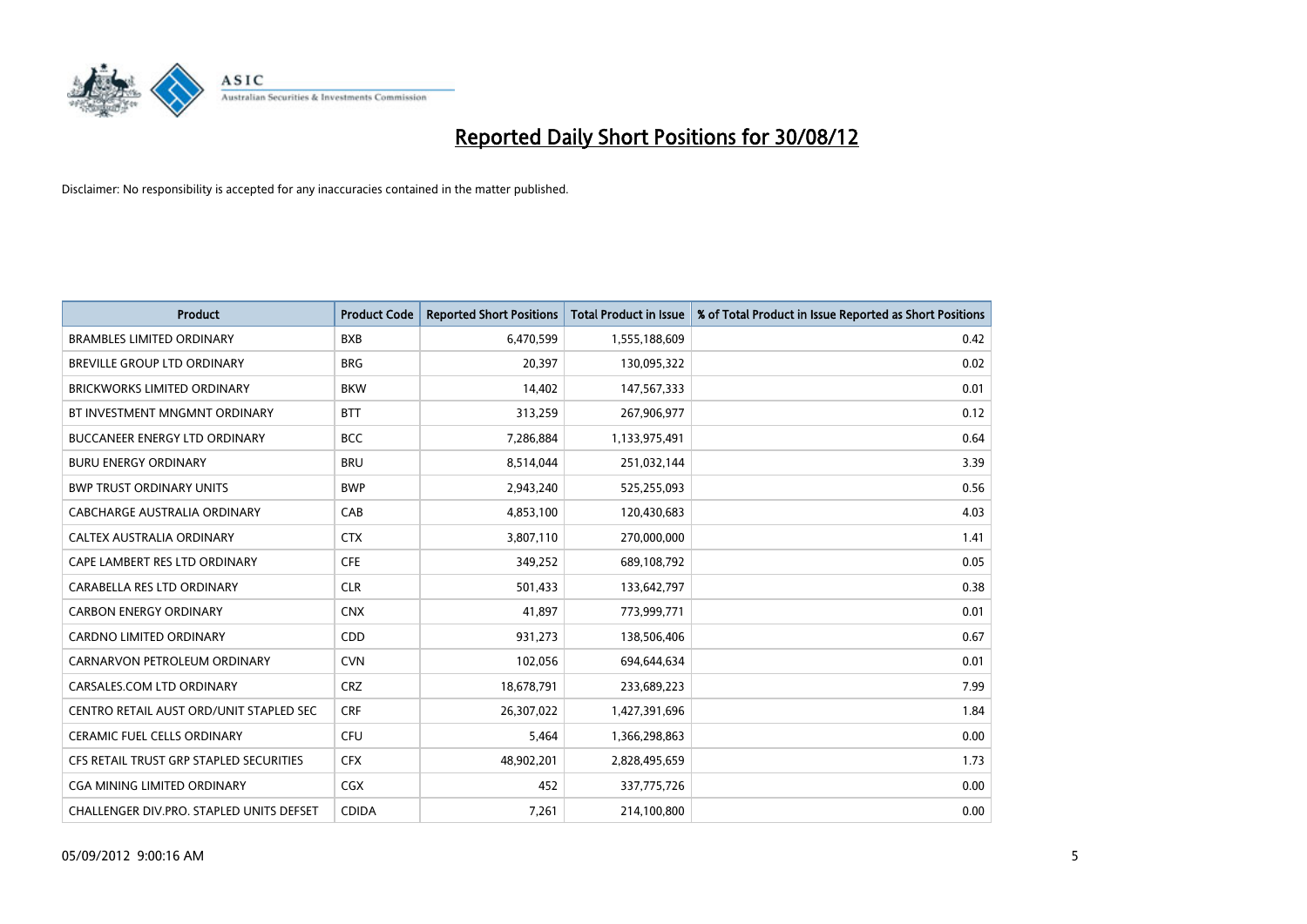

| <b>Product</b>                           | <b>Product Code</b> | <b>Reported Short Positions</b> | <b>Total Product in Issue</b> | % of Total Product in Issue Reported as Short Positions |
|------------------------------------------|---------------------|---------------------------------|-------------------------------|---------------------------------------------------------|
| <b>CHALLENGER INFRAST, STAPLED UNITS</b> | <b>CIF</b>          | 541,447                         | 316,223,785                   | 0.17                                                    |
| <b>CHALLENGER LIMITED ORDINARY</b>       | <b>CGF</b>          | 10,324,810                      | 544,652,710                   | 1.90                                                    |
| CHARTER HALL GROUP STAPLED US PROHIBIT.  | <b>CHC</b>          | 320,044                         | 298,161,633                   | 0.11                                                    |
| <b>CHARTER HALL RETAIL UNITS</b>         | <b>COR</b>          | 742,557                         | 299,628,571                   | 0.25                                                    |
| <b>CHORUS LIMITED ORDINARY</b>           | <b>CNU</b>          | 955,533                         | 385,082,123                   | 0.25                                                    |
| CITIGOLD CORP LTD ORDINARY               | <b>CTO</b>          | 1,055,317                       | 1,238,622,051                 | 0.09                                                    |
| <b>CLOUGH LIMITED ORDINARY</b>           | <b>CLO</b>          | 104.396                         | 773,787,656                   | 0.01                                                    |
| <b>CNPR GRP UNITS/ORD STAPLED</b>        | <b>CNP</b>          | 2,537                           | 972,414,514                   | 0.00                                                    |
| COAL OF AFRICA LTD ORDINARY              | <b>CZA</b>          | 859,115                         | 766,042,402                   | 0.11                                                    |
| <b>COALSPUR MINES LTD ORDINARY</b>       | <b>CPL</b>          | 13,366,259                      | 620,729,899                   | 2.15                                                    |
| COCA-COLA AMATIL ORDINARY                | <b>CCL</b>          | 3,877,390                       | 761,319,007                   | 0.51                                                    |
| <b>COCHLEAR LIMITED ORDINARY</b>         | <b>COH</b>          | 5,542,074                       | 56,972,605                    | 9.73                                                    |
| <b>COCKATOO COAL ORDINARY</b>            | COK                 | 14,603,156                      | 1,016,746,908                 | 1.44                                                    |
| <b>COFFEY INTERNATIONAL ORDINARY</b>     | <b>COF</b>          | 312,130                         | 255,833,165                   | 0.12                                                    |
| <b>COKAL LTD ORDINARY</b>                | <b>CKA</b>          | 443                             | 411,046,892                   | 0.00                                                    |
| <b>COLLINS FOODS LTD ORDINARY</b>        | <b>CKF</b>          | 23,670                          | 93,000,003                    | 0.03                                                    |
| COMMONWEALTH BANK, ORDINARY              | CBA                 | 17,378,353                      | 1,592,154,780                 | 1.09                                                    |
| <b>COMMONWEALTH PROP ORDINARY UNITS</b>  | <b>CPA</b>          | 25,130,350                      | 2,347,003,413                 | 1.07                                                    |
| <b>COMPASS RESOURCES ORDINARY</b>        | <b>CMR</b>          | 7,472                           | 1,403,744,100                 | 0.00                                                    |
| <b>COMPUTERSHARE LTD ORDINARY</b>        | <b>CPU</b>          | 8,387,738                       | 555,664,059                   | 1.51                                                    |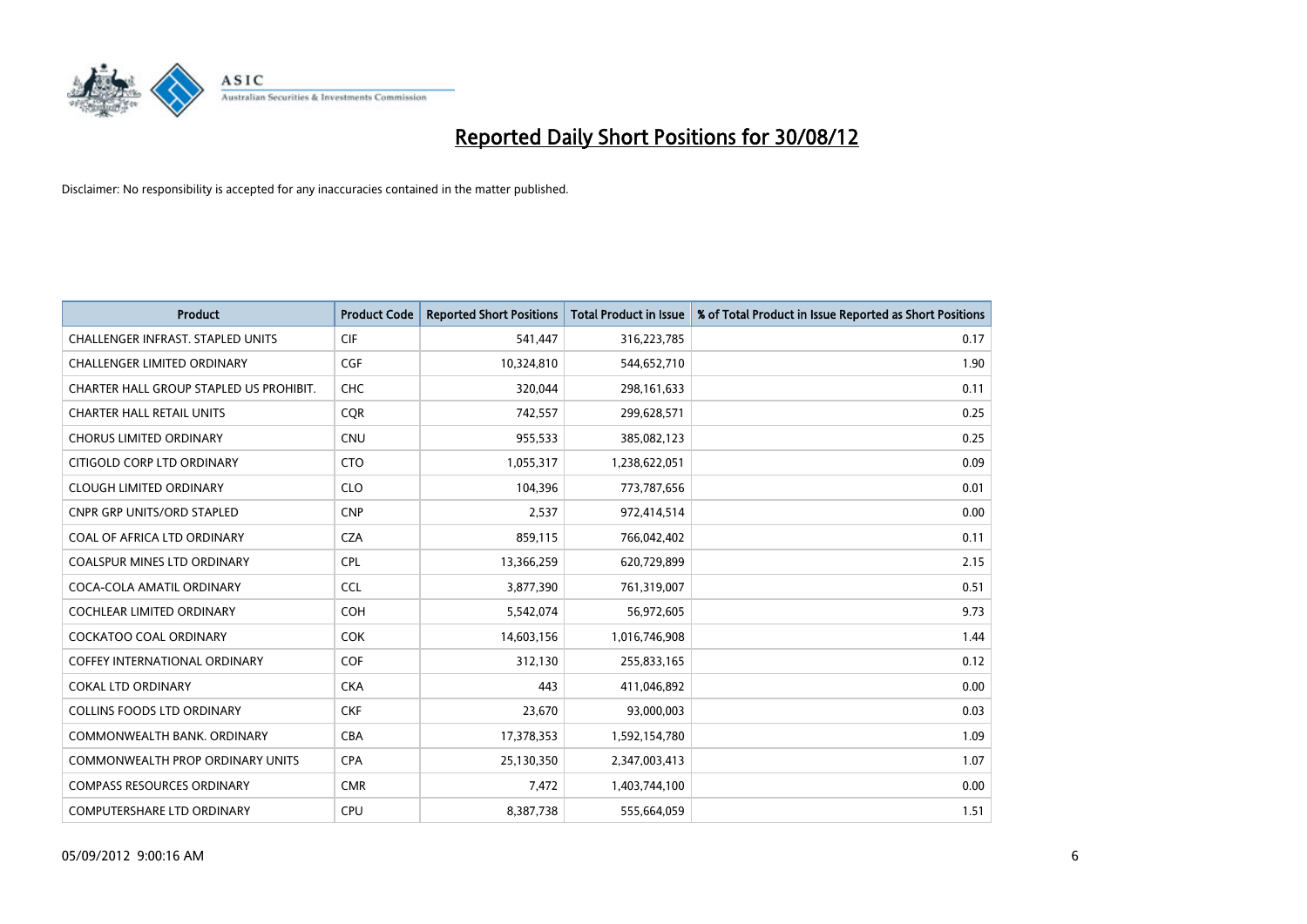

| <b>Product</b>                          | <b>Product Code</b> | <b>Reported Short Positions</b> | <b>Total Product in Issue</b> | % of Total Product in Issue Reported as Short Positions |
|-----------------------------------------|---------------------|---------------------------------|-------------------------------|---------------------------------------------------------|
| CONSOLIDATED MEDIA, ORDINARY            | <b>CMI</b>          | 967,117                         | 561,834,996                   | 0.17                                                    |
| CONTINENTAL COAL LTD ORDINARY           | CCC                 | 983                             | 445,894,046                   | 0.00                                                    |
| <b>COOPER ENERGY LTD ORDINARY</b>       | COE                 | 46,257                          | 328,694,257                   | 0.01                                                    |
| CREDIT CORP GROUP ORDINARY              | <b>CCP</b>          | 50,465                          | 45,571,114                    | 0.11                                                    |
| <b>CROMWELL PROP STAPLED SECURITIES</b> | <b>CMW</b>          | 4,029                           | 1,172,569,708                 | 0.00                                                    |
| <b>CROWN LIMITED ORDINARY</b>           | <b>CWN</b>          | 3,823,384                       | 728,394,185                   | 0.52                                                    |
| <b>CSG LIMITED ORDINARY</b>             | CSV                 | 1,147,699                       | 282,567,499                   | 0.41                                                    |
| <b>CSL LIMITED ORDINARY</b>             | <b>CSL</b>          | 4,461,738                       | 505,573,127                   | 0.88                                                    |
| <b>CSR LIMITED ORDINARY</b>             | <b>CSR</b>          | 46,453,653                      | 506,000,315                   | 9.18                                                    |
| <b>CUDECO LIMITED ORDINARY</b>          | CDU                 | 5,262,921                       | 188,043,961                   | 2.80                                                    |
| <b>CUE ENERGY RESOURCE ORDINARY</b>     | <b>CUE</b>          | 24,777                          | 698,119,720                   | 0.00                                                    |
| DART ENERGY LTD ORDINARY                | <b>DTE</b>          | 16,335,407                      | 769,240,406                   | 2.12                                                    |
| DAVID JONES LIMITED ORDINARY            | <b>DJS</b>          | 48,671,993                      | 528,655,600                   | 9.21                                                    |
| <b>DECMIL GROUP LIMITED ORDINARY</b>    | <b>DCG</b>          | 1,504,699                       | 167,567,757                   | 0.90                                                    |
| DEEP YELLOW LIMITED ORDINARY            | <b>DYL</b>          | 176,675                         | 1,269,412,056                 | 0.01                                                    |
| DEXUS PROPERTY GROUP STAPLED UNITS      | <b>DXS</b>          | 11,145,450                      | 4,839,024,176                 | 0.23                                                    |
| DISCOVERY METALS LTD ORDINARY           | <b>DML</b>          | 12,632,934                      | 483,794,898                   | 2.61                                                    |
| DOMINO PIZZA ENTERPR ORDINARY           | <b>DMP</b>          | 332,244                         | 70,092,674                    | 0.47                                                    |
| DORAY MINERALS LTD ORDINARY             | <b>DRM</b>          | 175,632                         | 81,626,525                    | 0.22                                                    |
| DOWNER EDI LIMITED ORDINARY             | <b>DOW</b>          | 8,358,918                       | 429,100,296                   | 1.95                                                    |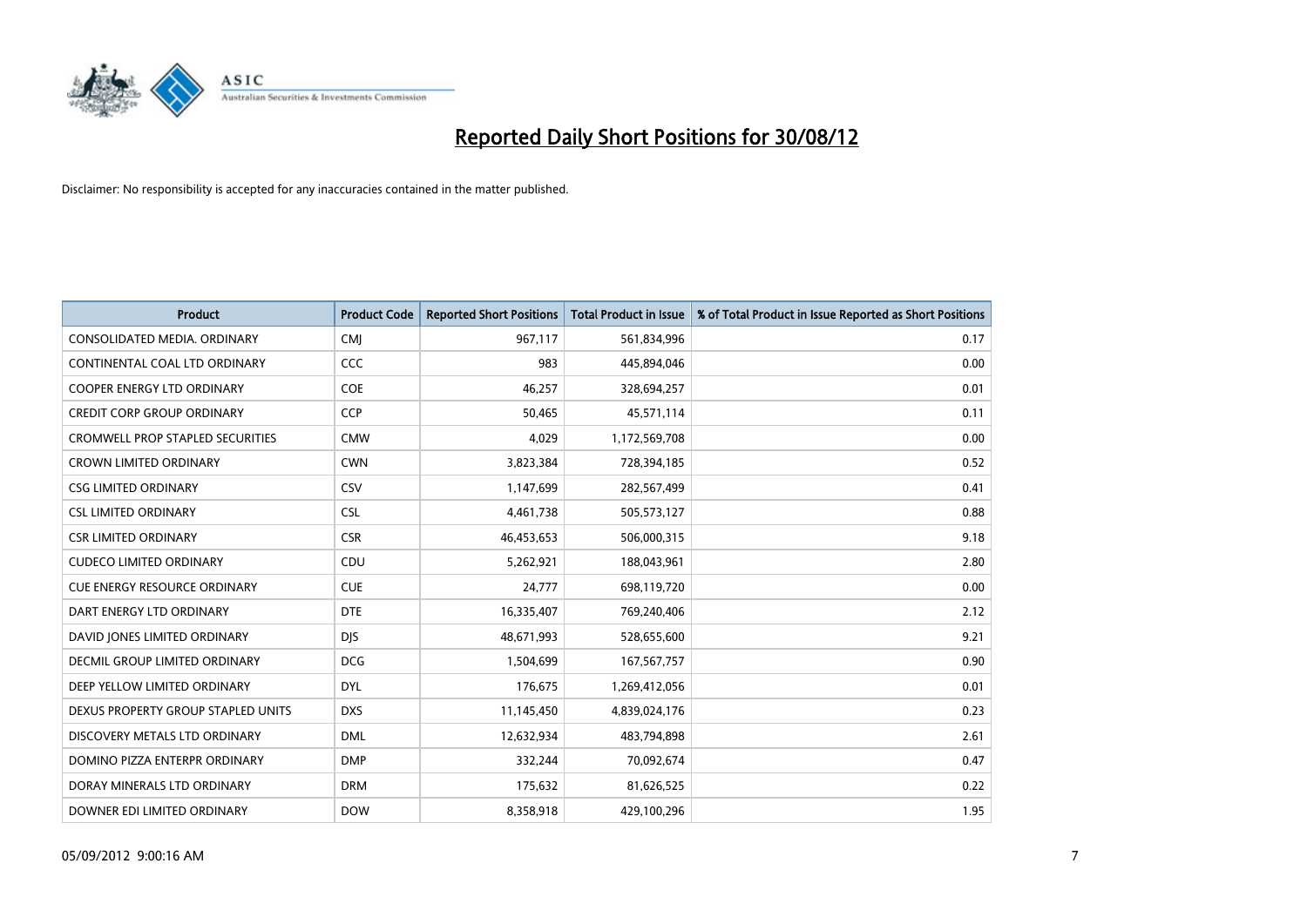

| <b>Product</b>                               | <b>Product Code</b> | <b>Reported Short Positions</b> | <b>Total Product in Issue</b> | % of Total Product in Issue Reported as Short Positions |
|----------------------------------------------|---------------------|---------------------------------|-------------------------------|---------------------------------------------------------|
| DRILLSEARCH ENERGY ORDINARY                  | <b>DLS</b>          | 2,403,593                       | 386,468,803                   | 0.62                                                    |
| DUET GROUP STAPLED US PROHIBIT.              | <b>DUE</b>          | 7,377,346                       | 1,116,638,606                 | 0.66                                                    |
| <b>DULUXGROUP LIMITED ORDINARY</b>           | <b>DLX</b>          | 8,013,363                       | 368,984,902                   | 2.17                                                    |
| <b>DWS LTD ORDINARY</b>                      | <b>DWS</b>          | 2,850                           | 132,362,763                   | 0.00                                                    |
| ECHO ENTERTAINMENT ORDINARY                  | EGP                 | 14,894,961                      | 825,672,730                   | 1.80                                                    |
| <b>ELDERS LIMITED ORDINARY</b>               | <b>ELD</b>          | 18,067,799                      | 448,598,480                   | 4.03                                                    |
| ELDORADO GOLD CORP CDI 1:1                   | EAU                 | 3,354                           | 4,385,961                     | 0.08                                                    |
| ELEMENTAL MINERALS ORDINARY                  | <b>ELM</b>          | 137,832                         | 243,614,280                   | 0.06                                                    |
| ELEMENTOS LIMITED ORDINARY                   | <b>ELT</b>          | 16                              | 82,383,526                    | 0.00                                                    |
| <b>EMECO HOLDINGS ORDINARY</b>               | <b>EHL</b>          | 9,081,987                       | 631,237,586                   | 1.44                                                    |
| <b>ENDEAVOUR MIN CORP CDI 1:1</b>            | <b>EVR</b>          | 226,218                         | 117,423,514                   | 0.19                                                    |
| <b>ENERGY RESOURCES ORDINARY 'A'</b>         | <b>ERA</b>          | 6,961,532                       | 517,725,062                   | 1.34                                                    |
| <b>ENERGY WORLD CORPOR, ORDINARY</b>         | <b>EWC</b>          | 18,038,598                      | 1,734,166,672                 | 1.04                                                    |
| <b>ENVESTRA LIMITED ORDINARY</b>             | <b>ENV</b>          | 15,324,624                      | 1,572,392,111                 | 0.97                                                    |
| EQUATORIAL RES LTD ORDINARY                  | EQX                 | 65,103                          | 117,235,353                   | 0.06                                                    |
| EVOLUTION MINING LTD ORDINARY                | <b>EVN</b>          | 2,078,322                       | 707,605,713                   | 0.29                                                    |
| FAIRFAX MEDIA LTD ORDINARY                   | <b>FXI</b>          | 265,030,297                     | 2,351,955,725                 | 11.27                                                   |
| FAR LTD ORDINARY                             | <b>FAR</b>          | 21,000,000                      | 2,499,846,742                 | 0.84                                                    |
| <b>FINBAR GROUP LIMITED ORDINARY</b>         | <b>FRI</b>          | 17,473                          | 214,172,868                   | 0.01                                                    |
| <b>FKP PROPERTY GROUP STAPLED SECURITIES</b> | <b>FKP</b>          | 49,021,548                      | 1,212,083,417                 | 4.04                                                    |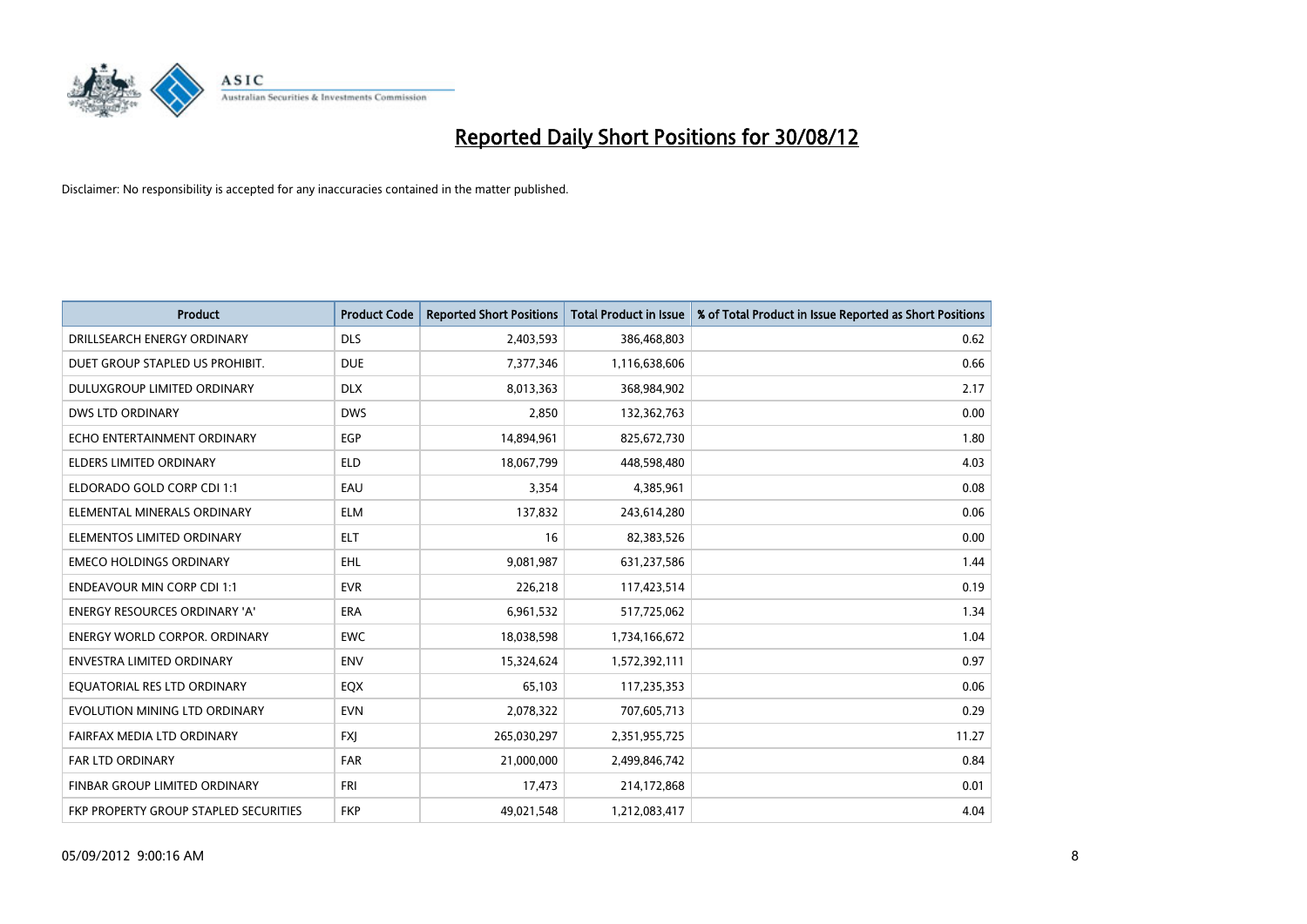

| <b>Product</b>                            | <b>Product Code</b> | <b>Reported Short Positions</b> | <b>Total Product in Issue</b> | % of Total Product in Issue Reported as Short Positions |
|-------------------------------------------|---------------------|---------------------------------|-------------------------------|---------------------------------------------------------|
| FLEETWOOD CORP ORDINARY                   | <b>FWD</b>          | 948,313                         | 59,217,993                    | 1.60                                                    |
| FLETCHER BUILDING ORDINARY                | <b>FBU</b>          | 10,291,119                      | 682,866,936                   | 1.51                                                    |
| <b>FLEXIGROUP LIMITED ORDINARY</b>        | <b>FXL</b>          | 11,309                          | 282,113,791                   | 0.00                                                    |
| FLIGHT CENTRE ORDINARY                    | <b>FLT</b>          | 13,259,872                      | 100,055,135                   | 13.25                                                   |
| FLINDERS MINES LTD ORDINARY               | <b>FMS</b>          | 4,959,869                       | 1,821,300,404                 | 0.27                                                    |
| <b>FOCUS MINERALS LTD ORDINARY</b>        | <b>FML</b>          | 2,423,600                       | 4,320,773,701                 | 0.06                                                    |
| <b>FORGE GROUP LIMITED ORDINARY</b>       | FGE                 | 530.855                         | 86,169,014                    | 0.62                                                    |
| FORTESCUE METALS GRP ORDINARY             | <b>FMG</b>          | 244,017,683                     | 3,113,798,659                 | 7.84                                                    |
| <b>G.U.D. HOLDINGS ORDINARY</b>           | GUD                 | 1,413,440                       | 70,803,455                    | 2.00                                                    |
| <b>GALAXY RESOURCES ORDINARY</b>          | <b>GXY</b>          | 5,497,475                       | 506,359,341                   | 1.09                                                    |
| <b>GENETIC TECHNOLOGIES ORDINARY</b>      | <b>GTG</b>          | 626,400                         | 464,771,819                   | 0.13                                                    |
| <b>GEODYNAMICS LIMITED ORDINARY</b>       | GDY                 | 850                             | 406,452,608                   | 0.00                                                    |
| <b>GERARD LIGHTING ORDINARY</b>           | GLG                 | 2,773,103                       | 176,729,681                   | 1.57                                                    |
| <b>GINDALBIE METALS LTD ORDINARY</b>      | <b>GBG</b>          | 53,579,958                      | 1,247,487,454                 | 4.30                                                    |
| <b>GOLD ROAD RES LTD ORDINARY</b>         | <b>GOR</b>          | 134,975                         | 390,015,665                   | 0.03                                                    |
| <b>GOODMAN FIELDER. ORDINARY</b>          | <b>GFF</b>          | 35,156,431                      | 1,955,559,207                 | 1.80                                                    |
| <b>GOODMAN GROUP STAPLED US PROHIBIT.</b> | <b>GMG</b>          | 13,360,530                      | 1,605,107,475                 | 0.83                                                    |
| <b>GPT GROUP STAPLED SEC.</b>             | <b>GPT</b>          | 5,297,460                       | 1,766,785,075                 | 0.30                                                    |
| <b>GRAINCORP LIMITED A CLASS ORDINARY</b> | <b>GNC</b>          | 2,132,938                       | 198,318,900                   | 1.08                                                    |
| <b>GRANGE RESOURCES, ORDINARY</b>         | <b>GRR</b>          | 3,720,458                       | 1,155,487,102                 | 0.32                                                    |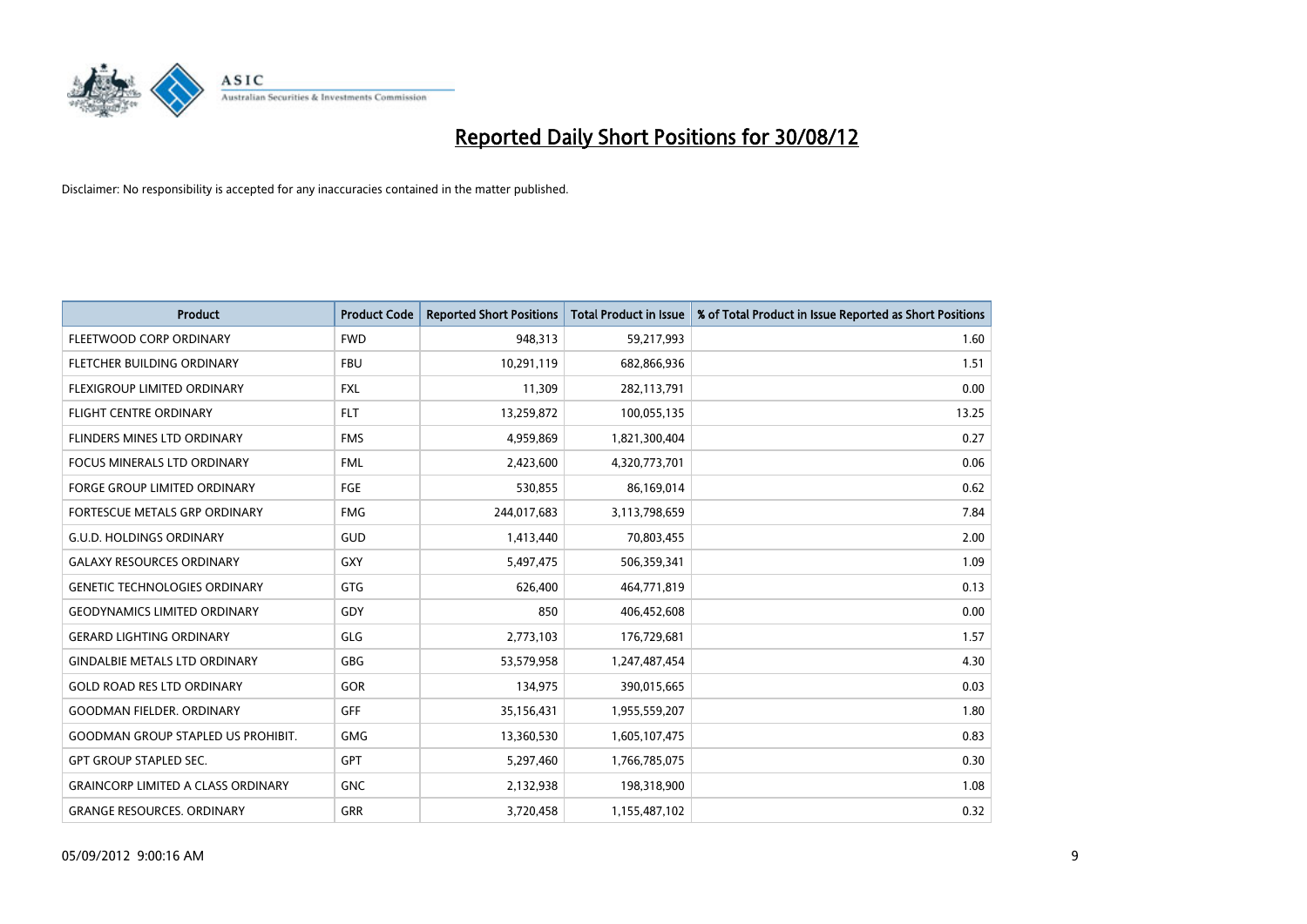

| <b>Product</b>                        | <b>Product Code</b> | <b>Reported Short Positions</b> | <b>Total Product in Issue</b> | % of Total Product in Issue Reported as Short Positions |
|---------------------------------------|---------------------|---------------------------------|-------------------------------|---------------------------------------------------------|
| <b>GREENLAND MIN EN LTD ORDINARY</b>  | GGG                 | 3,621,308                       | 416,590,488                   | 0.87                                                    |
| <b>GRYPHON MINERALS LTD ORDINARY</b>  | GRY                 | 17,074,910                      | 348,264,983                   | 4.90                                                    |
| <b>GUILDFORD COAL LTD ORDINARY</b>    | <b>GUF</b>          | 1,335,425                       | 521,046,899                   | 0.26                                                    |
| <b>GUIARAT NRE COAL LTD ORDINARY</b>  | <b>GNM</b>          | 588,100                         | 1,123,137,858                 | 0.05                                                    |
| <b>GUNNS LIMITED ORDINARY</b>         | <b>GNS</b>          | 55,105,305                      | 848,401,559                   | 6.50                                                    |
| <b>GWA GROUP LTD ORDINARY</b>         | <b>GWA</b>          | 12,901,901                      | 302,005,514                   | 4.27                                                    |
| HARVEY NORMAN ORDINARY                | <b>HVN</b>          | 96,308,240                      | 1,062,316,784                 | 9.07                                                    |
| HASTIE GROUP LIMITED ORDINARY         | <b>HST</b>          | 233,914                         | 137,353,504                   | 0.17                                                    |
| HASTINGS DIVERSIFIED STAPLED SECURITY | <b>HDF</b>          | 918,614                         | 530,001,072                   | 0.17                                                    |
| <b>HENDERSON GROUP CDI 1:1</b>        | <b>HGG</b>          | 6,498,071                       | 704,007,724                   | 0.92                                                    |
| HFA HOLDINGS LIMITED ORDINARY         | <b>HFA</b>          | 3,809                           | 117,332,831                   | 0.00                                                    |
| <b>HIGHLANDS PACIFIC ORDINARY</b>     | <b>HIG</b>          | 700,000                         | 789,132,854                   | 0.09                                                    |
| HILLGROVE RES LTD ORDINARY            | <b>HGO</b>          | 4,319,694                       | 1,022,760,221                 | 0.42                                                    |
| <b>HILLS HOLDINGS LTD ORDINARY</b>    | <b>HIL</b>          | 3,141,279                       | 246,500,444                   | 1.27                                                    |
| HORIZON OIL LIMITED ORDINARY          | <b>HZN</b>          | 26,967,833                      | 1,130,811,515                 | 2.38                                                    |
| ICON ENERGY LIMITED ORDINARY          | <b>ICN</b>          | 72                              | 469,301,394                   | 0.00                                                    |
| <b>IINET LIMITED ORDINARY</b>         | <b>IIN</b>          | 18,175                          | 160,968,847                   | 0.01                                                    |
| ILUKA RESOURCES ORDINARY              | ILU                 | 41,503,513                      | 418,700,517                   | 9.91                                                    |
| <b>IMDEX LIMITED ORDINARY</b>         | <b>IMD</b>          | 751,041                         | 208,235,426                   | 0.36                                                    |
| <b>INCITEC PIVOT ORDINARY</b>         | <b>IPL</b>          | 1,641,550                       | 1,628,730,107                 | 0.10                                                    |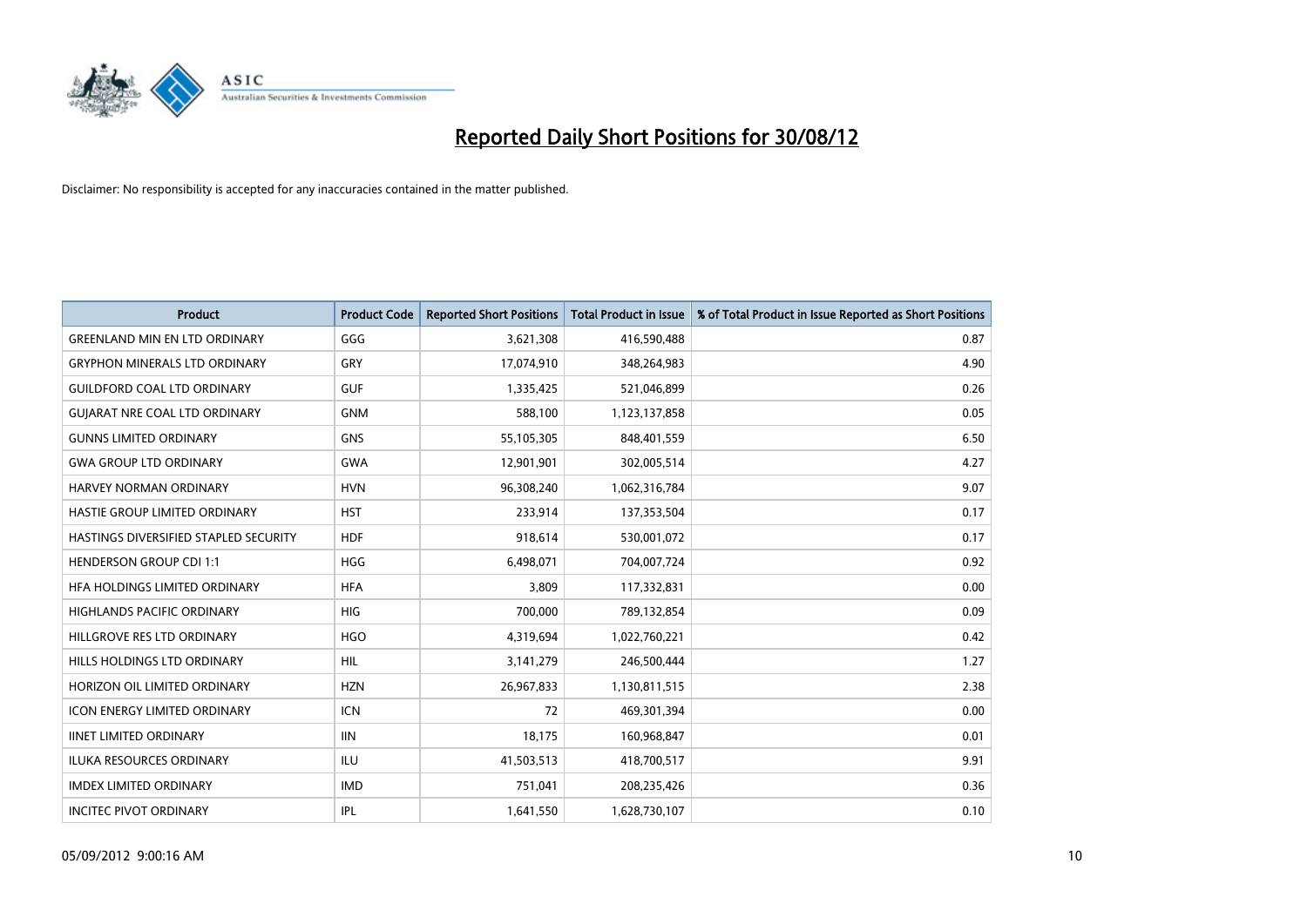

| <b>Product</b>                                | <b>Product Code</b> | <b>Reported Short Positions</b> | <b>Total Product in Issue</b> | % of Total Product in Issue Reported as Short Positions |
|-----------------------------------------------|---------------------|---------------------------------|-------------------------------|---------------------------------------------------------|
| <b>INDEPENDENCE GROUP ORDINARY</b>            | <b>IGO</b>          | 11,968,718                      | 232,882,535                   | 5.14                                                    |
| INDOPHIL RESOURCES ORDINARY                   | <b>IRN</b>          | 1,542,226                       | 1,203,146,194                 | 0.13                                                    |
| <b>INDUSTREA LIMITED ORDINARY</b>             | <b>IDL</b>          | 1,245,816                       | 370,268,218                   | 0.34                                                    |
| INFIGEN ENERGY STAPLED SECURITIES             | <b>IFN</b>          | 3,960,324                       | 762,265,972                   | 0.52                                                    |
| <b>INSURANCE AUSTRALIA ORDINARY</b>           | IAG                 | 6,685,294                       | 2,079,034,021                 | 0.32                                                    |
| INTEGRA MINING LTD. ORDINARY                  | <b>IGR</b>          | 3,712,721                       | 934,440,899                   | 0.40                                                    |
| <b>INTREPID MINES ORDINARY</b>                | <b>IAU</b>          | 7,274,078                       | 553,657,757                   | 1.31                                                    |
| <b>INVESTA OFFICE FUND STAPLED SECURITIES</b> | IOF                 | 2,419,669                       | 614,047,458                   | 0.39                                                    |
| <b>INVOCARE LIMITED ORDINARY</b>              | <b>IVC</b>          | 3,402,998                       | 110,030,298                   | 3.09                                                    |
| <b>ION LIMITED ORDINARY</b>                   | <b>ION</b>          | 164,453                         | 256,365,105                   | 0.06                                                    |
| <b>IOOF HOLDINGS LTD ORDINARY</b>             | <b>IFL</b>          | 2,517,870                       | 229,794,395                   | 1.10                                                    |
| <b>IRESS LIMITED ORDINARY</b>                 | <b>IRE</b>          | 3,207,366                       | 128,428,871                   | 2.50                                                    |
| <b>IRON ORE HOLDINGS ORDINARY</b>             | <b>IOH</b>          | 47,169                          | 161,174,005                   | 0.03                                                    |
| ISHARES GLB CONSSTA CDI 1:1                   | X                   | 3,364                           | 4,750,000                     | 0.07                                                    |
| ISHARES GLB HEALTH CDI 1:1                    | IXJ                 | 3,460                           | 13,050,000                    | 0.03                                                    |
| ISHARES GLB TELECOMS CDI 1:1                  | <b>IXP</b>          | 18                              | 4,450,000                     | 0.00                                                    |
| ISHARES GLOBAL 100 CDI 1:1                    | 100                 | 3,664                           | 10,600,000                    | 0.03                                                    |
| ISHARES MSCI AUS 200 ISHARES MSCI AUS 200     | IOZ                 | 10,552                          | 5,253,191                     | 0.20                                                    |
| <b>ISHARES MSCI EAFE CDI 1:1</b>              | <b>IVE</b>          | 1,769                           | 590,400,000                   | 0.00                                                    |
| <b>IVANHOE AUSTRALIA ORDINARY</b>             | <b>IVA</b>          | 3,611,753                       | 554,687,635                   | 0.65                                                    |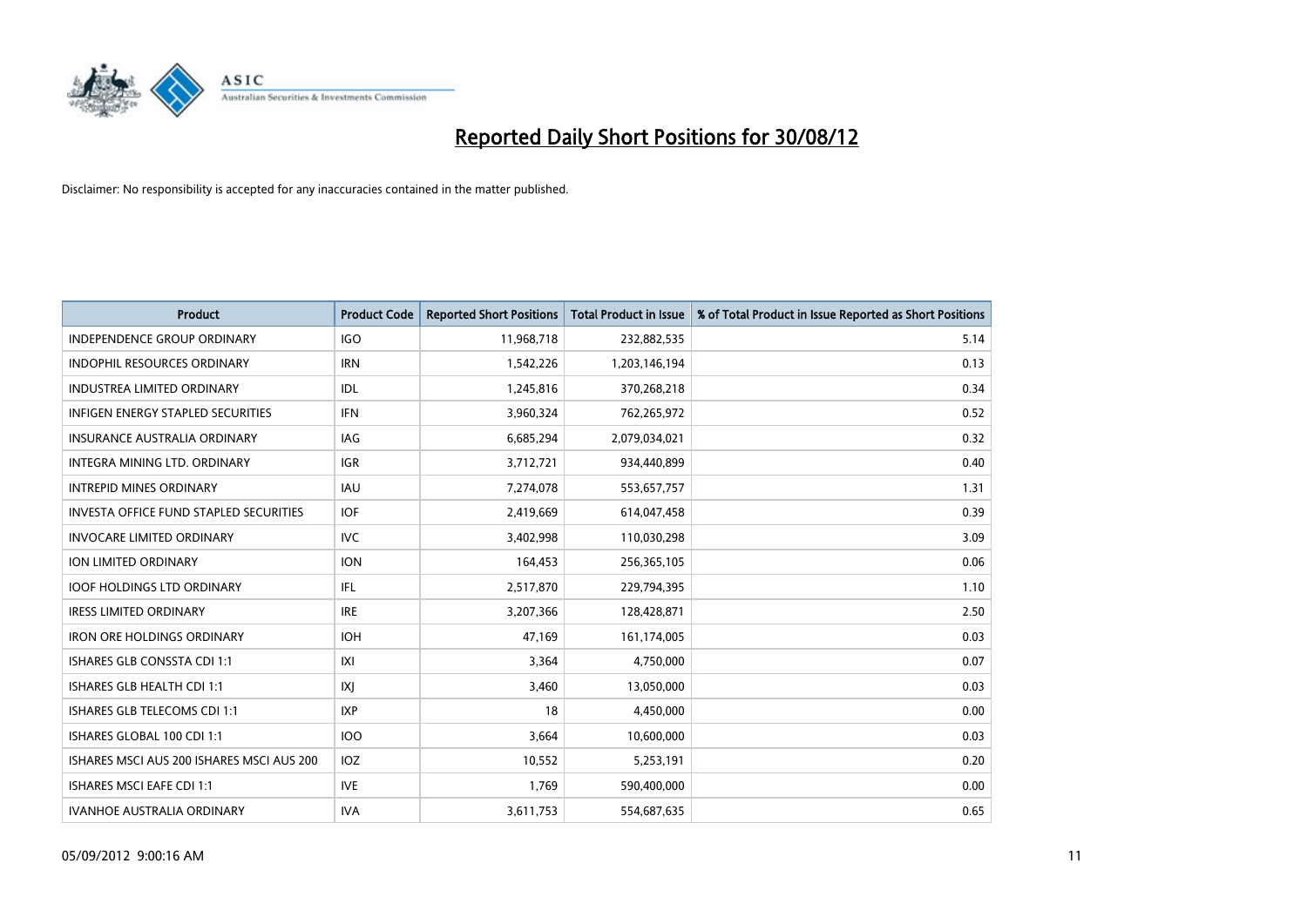

| <b>Product</b>                                  | <b>Product Code</b> | <b>Reported Short Positions</b> | <b>Total Product in Issue</b> | % of Total Product in Issue Reported as Short Positions |
|-------------------------------------------------|---------------------|---------------------------------|-------------------------------|---------------------------------------------------------|
| <b>JAMES HARDIE INDUST CHESS DEPOSITARY INT</b> | <b>IHX</b>          | 11,509,817                      | 438,252,130                   | 2.63                                                    |
| <b>JB HI-FI LIMITED ORDINARY</b>                | <b>IBH</b>          | 20,150,705                      | 98,850,643                    | 20.39                                                   |
| <b>KAGARA LTD ORDINARY</b>                      | <b>KZL</b>          | 3,000,879                       | 798,953,117                   | 0.38                                                    |
| KANGAROO RES LTD ORDINARY                       | <b>KRL</b>          | 796,148                         | 3,434,430,012                 | 0.02                                                    |
| KAROON GAS AUSTRALIA ORDINARY                   | <b>KAR</b>          | 875,477                         | 221,420,769                   | 0.40                                                    |
| KATHMANDU HOLD LTD ORDINARY                     | <b>KMD</b>          | 1,203,430                       | 200,165,940                   | 0.60                                                    |
| <b>KBL MINING LIMITED ORDINARY</b>              | <b>KBL</b>          | 1.820                           | 285,421,456                   | 0.00                                                    |
| <b>KENTOR GOLD LIMITED ORDINARY</b>             | KGL                 | 275                             | 140,040,563                   | 0.00                                                    |
| KINGSGATE CONSOLID. ORDINARY                    | <b>KCN</b>          | 7,183,144                       | 151,347,122                   | 4.75                                                    |
| KINGSROSE MINING LTD ORDINARY                   | <b>KRM</b>          | 122,577                         | 289,243,617                   | 0.04                                                    |
| LEIGHTON HOLDINGS ORDINARY                      | LEI                 | 12,915,026                      | 337,087,596                   | 3.83                                                    |
| LEND LEASE GROUP UNIT/ORD STAPLED               | <b>LLC</b>          | 7,280,619                       | 572,789,827                   | 1.27                                                    |
| LINC ENERGY LTD ORDINARY                        | <b>LNC</b>          | 44,881,235                      | 504,487,631                   | 8.90                                                    |
| LIQUEFIED NATURAL ORDINARY                      | <b>LNG</b>          | 272,800                         | 267,699,015                   | 0.10                                                    |
| <b>LYNAS CORPORATION ORDINARY</b>               | <b>LYC</b>          | 187,660,152                     | 1,715,029,131                 | 10.94                                                   |
| M2 TELECOMMUNICATION ORDINARY                   | <b>MTU</b>          | 2,282,656                       | 156,581,954                   | 1.46                                                    |
| <b>MACMAHON HOLDINGS ORDINARY</b>               | <b>MAH</b>          | 5,040,017                       | 741,316,038                   | 0.68                                                    |
| MACQ ATLAS ROADS GRP ORDINARY STAPLED           | <b>MOA</b>          | 5,501,450                       | 478,531,436                   | 1.15                                                    |
| MACOUARIE GROUP LTD ORDINARY                    | <b>MOG</b>          | 6,527,940                       | 340,876,697                   | 1.92                                                    |
| MAGELLAN FLAGSHIP ORDINARY                      | <b>MFF</b>          | 100                             | 344.844.354                   | 0.00                                                    |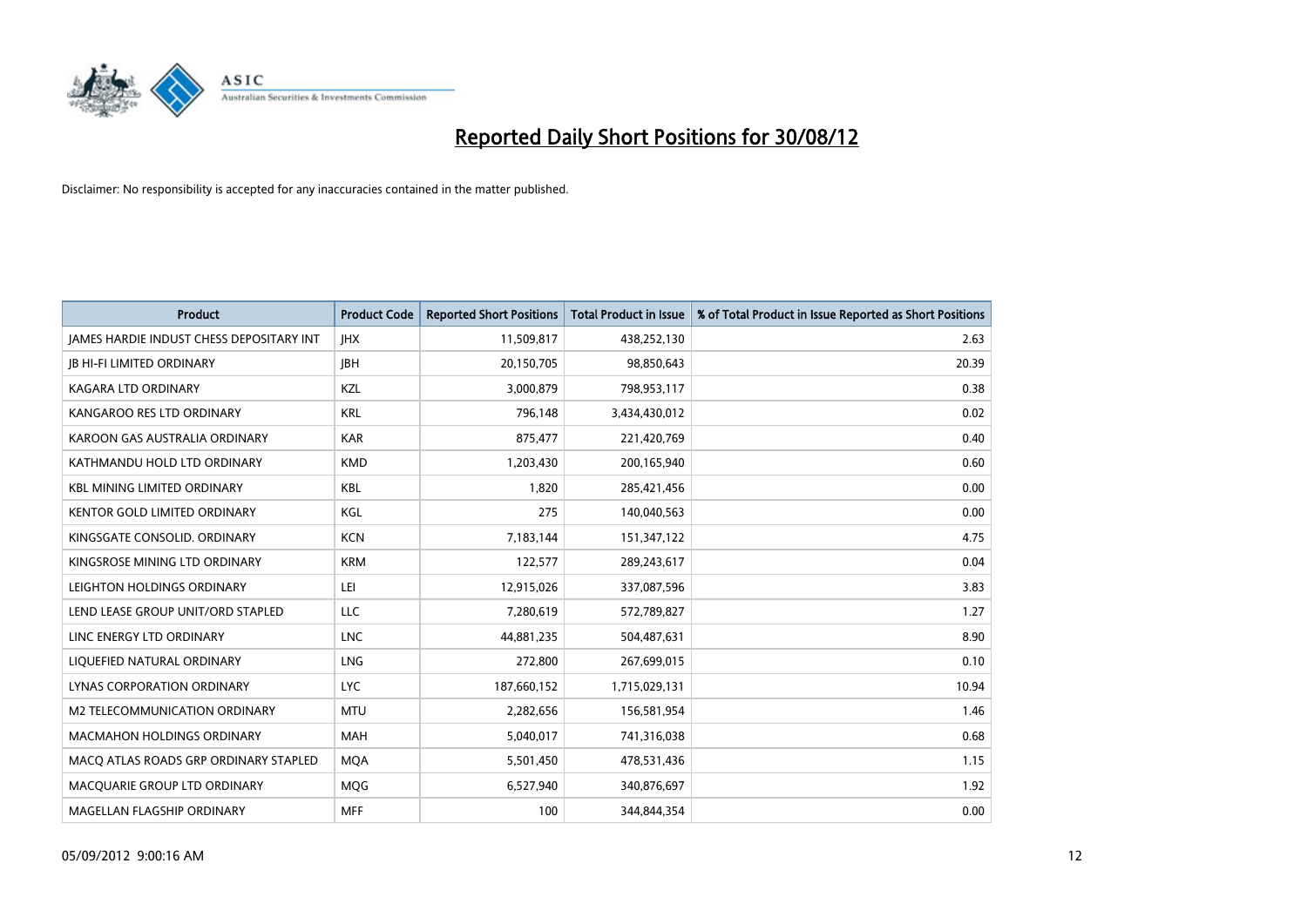

| <b>Product</b>                       | <b>Product Code</b> | <b>Reported Short Positions</b> | <b>Total Product in Issue</b> | % of Total Product in Issue Reported as Short Positions |
|--------------------------------------|---------------------|---------------------------------|-------------------------------|---------------------------------------------------------|
| <b>MARENGO MINING ORDINARY</b>       | <b>MGO</b>          | 39,850                          | 1,137,720,551                 | 0.00                                                    |
| MASTERMYNE GROUP LTD ORDINARY        | <b>MYE</b>          | 48,358                          | 75,367,514                    | 0.06                                                    |
| <b>MATRIX C &amp; E LTD ORDINARY</b> | <b>MCE</b>          | 1,050,944                       | 94,555,428                    | 1.11                                                    |
| MAVERICK DRILLING ORDINARY           | <b>MAD</b>          | 2,898,420                       | 292,104,090                   | 0.99                                                    |
| MCMILLAN SHAKESPEARE ORDINARY        | <b>MMS</b>          | 23,821                          | 74,523,965                    | 0.03                                                    |
| MEDUSA MINING LTD ORDINARY           | <b>MML</b>          | 1,357,039                       | 188,903,911                   | 0.72                                                    |
| MELBOURNE IT LIMITED ORDINARY        | <b>MLB</b>          | 50,002                          | 81,965,992                    | 0.06                                                    |
| MEO AUSTRALIA LTD ORDINARY           | <b>MEO</b>          | 5,319,677                       | 539,913,260                   | 0.99                                                    |
| <b>MERMAID MARINE ORDINARY</b>       | <b>MRM</b>          | 1,707,897                       | 219,453,350                   | 0.78                                                    |
| MESOBLAST LIMITED ORDINARY           | <b>MSB</b>          | 17,624,887                      | 284,478,361                   | 6.20                                                    |
| METALS X LIMITED ORDINARY            | <b>MLX</b>          | 1,820,697                       | 1,316,663,257                 | 0.14                                                    |
| METCASH LIMITED ORDINARY             | <b>MTS</b>          | 44,184,307                      | 880,704,786                   | 5.02                                                    |
| METMINCO LIMITED ORDINARY            | <b>MNC</b>          | 13,442                          | 1,749,541,573                 | 0.00                                                    |
| MHM METALS LIMITED ORDINARY          | <b>MHM</b>          | 37,083                          | 117,471,667                   | 0.03                                                    |
| MICLYN EXP OFFSHR ORDINARY           | <b>MIO</b>          | 90,622                          | 278,515,705                   | 0.03                                                    |
| MILLENNIUM MIN LTD ORDINARY          | <b>MOY</b>          | 750,000                         | 3,941,243,221                 | 0.02                                                    |
| MILTON CORPORATION ORDINARY          | <b>MLT</b>          | 12,800                          | 121,625,655                   | 0.01                                                    |
| MINCOR RESOURCES NL ORDINARY         | <b>MCR</b>          | 964,370                         | 188,208,274                   | 0.51                                                    |
| MINERAL DEPOSITS ORDINARY            | <b>MDL</b>          | 468,809                         | 83,538,786                    | 0.56                                                    |
| MINERAL RESOURCES, ORDINARY          | <b>MIN</b>          | 3,668,318                       | 184,956,018                   | 1.98                                                    |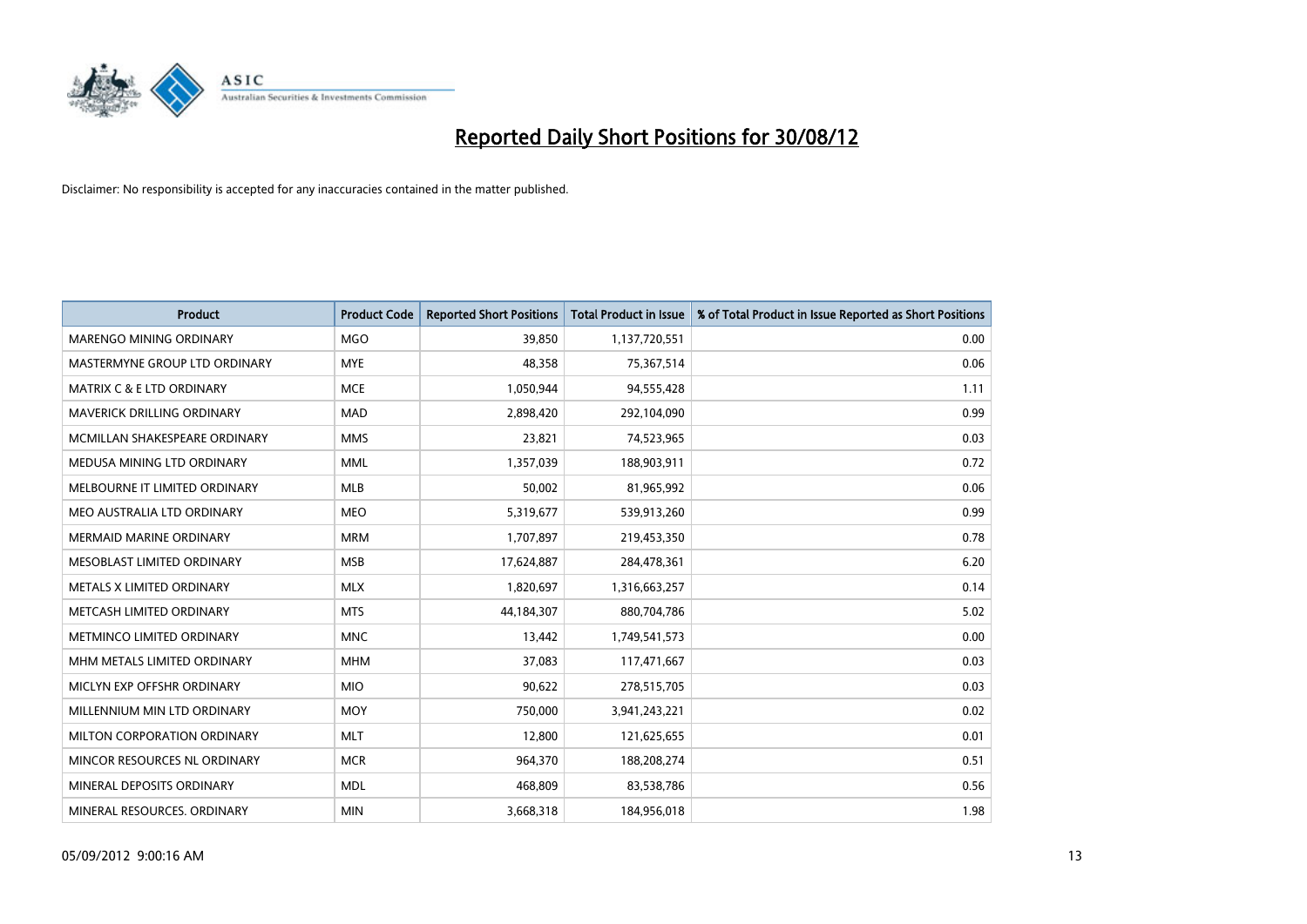

| <b>Product</b>                     | <b>Product Code</b> | <b>Reported Short Positions</b> | <b>Total Product in Issue</b> | % of Total Product in Issue Reported as Short Positions |
|------------------------------------|---------------------|---------------------------------|-------------------------------|---------------------------------------------------------|
| MIRABELA NICKEL LTD ORDINARY       | <b>MBN</b>          | 12,465,334                      | 876,571,645                   | 1.42                                                    |
| MIRVAC GROUP STAPLED SECURITIES    | <b>MGR</b>          | 11,292,579                      | 3,425,587,451                 | 0.33                                                    |
| <b>MOLOPO ENERGY LTD ORDINARY</b>  | <b>MPO</b>          | 1,098,550                       | 245,849,711                   | 0.45                                                    |
| MOLY MINES LIMITED ORDINARY        | <b>MOL</b>          | 101                             | 384,893,989                   | 0.00                                                    |
| <b>MONADELPHOUS GROUP ORDINARY</b> | <b>MND</b>          | 4,603,327                       | 88,674,327                    | 5.19                                                    |
| MORTGAGE CHOICE LTD ORDINARY       | <b>MOC</b>          | 2,324,547                       | 120,319,572                   | 1.93                                                    |
| <b>MOUNT GIBSON IRON ORDINARY</b>  | <b>MGX</b>          | 3,598,453                       | 1,085,728,430                 | 0.33                                                    |
| MURCHISON METALS LTD ORDINARY      | <b>MMX</b>          | 3,692,258                       | 450,427,346                   | 0.82                                                    |
| MYER HOLDINGS LTD ORDINARY         | <b>MYR</b>          | 56,505,329                      | 583,384,551                   | 9.69                                                    |
| <b>MYSTATE LIMITED ORDINARY</b>    | <b>MYS</b>          | 20,991                          | 86,977,573                    | 0.02                                                    |
| NATIONAL AUST, BANK ORDINARY       | <b>NAB</b>          | 22,348,223                      | 2,273,158,183                 | 0.98                                                    |
| NAVITAS LIMITED ORDINARY           | <b>NVT</b>          | 11,601,052                      | 375,318,628                   | 3.09                                                    |
| NEON ENERGY LIMITED ORDINARY       | <b>NEN</b>          | 3,172,307                       | 439,237,518                   | 0.72                                                    |
| NEW HOPE CORPORATION ORDINARY      | <b>NHC</b>          | 2,823,587                       | 830,411,534                   | 0.34                                                    |
| NEWCREST MINING ORDINARY           | <b>NCM</b>          | 1,583,449                       | 765,000,000                   | 0.21                                                    |
| NEWS CORP A NON-VOTING CDI         | <b>NWSLV</b>        | 3,494,800                       | 1,566,810,431                 | 0.22                                                    |
| NEWS CORP B VOTING CDI             | <b>NWS</b>          | 1,341,521                       | 798,520,953                   | 0.17                                                    |
| NEWSAT LIMITED ORDINARY            | <b>NWT</b>          | 70,000                          | 233,052,157                   | 0.03                                                    |
| NEXTDC LIMITED ORDINARY            | <b>NXT</b>          | 2,455,875                       | 150,602,388                   | 1.63                                                    |
| NEXUS ENERGY LIMITED ORDINARY      | <b>NXS</b>          | 3.199.950                       | 1,329,821,159                 | 0.24                                                    |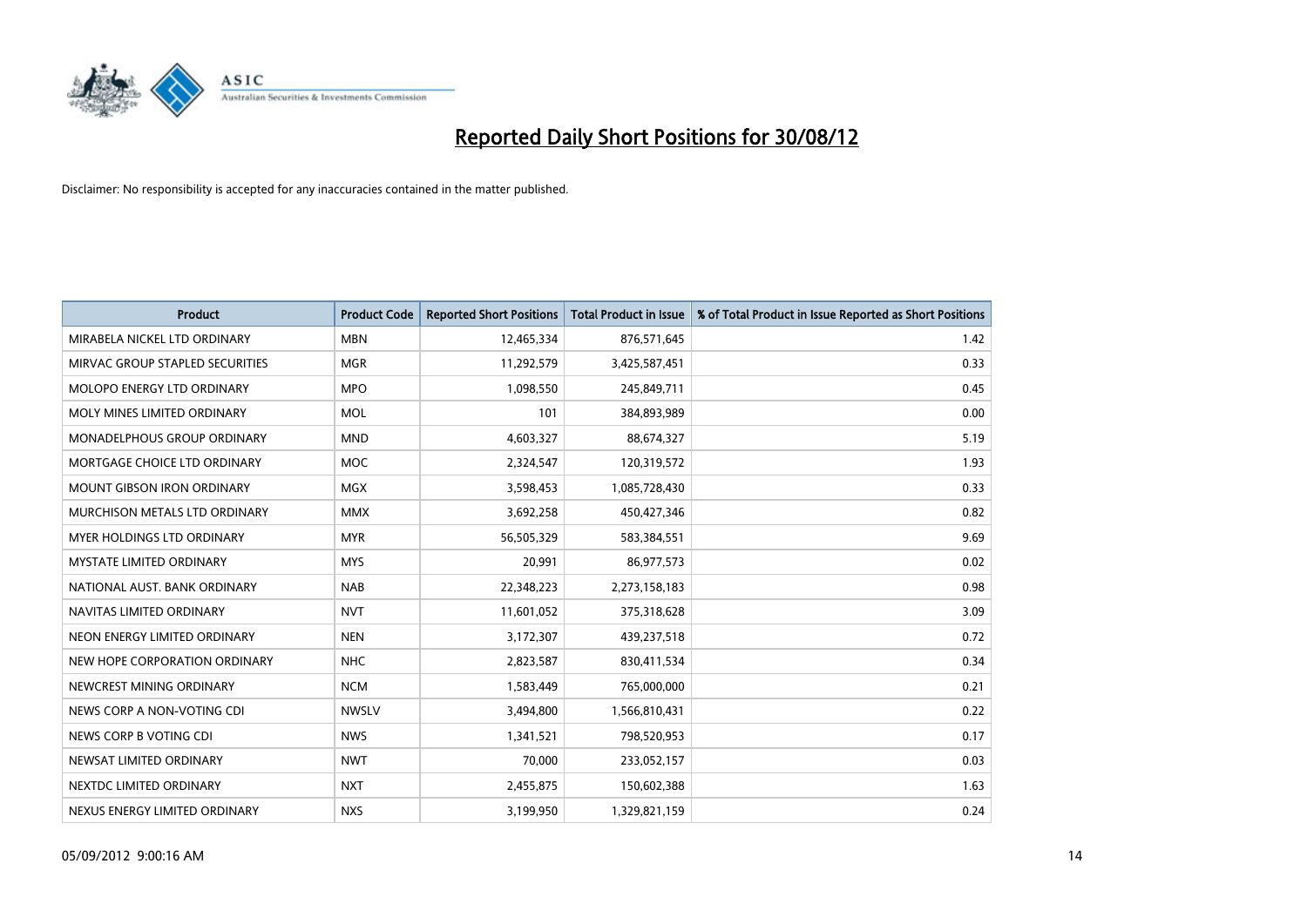

| <b>Product</b>                        | <b>Product Code</b> | <b>Reported Short Positions</b> | <b>Total Product in Issue</b> | % of Total Product in Issue Reported as Short Positions |
|---------------------------------------|---------------------|---------------------------------|-------------------------------|---------------------------------------------------------|
| NIB HOLDINGS LIMITED ORDINARY         | <b>NHF</b>          | 55.108                          | 439,004,182                   | 0.01                                                    |
| NIDO PETROLEUM ORDINARY               | <b>NDO</b>          | 105,313                         | 1,390,829,818                 | 0.01                                                    |
| NOBLE MINERAL RES ORDINARY            | <b>NMG</b>          | 4,536,497                       | 610,147,952                   | 0.74                                                    |
| NORFOLK GROUP ORDINARY                | <b>NFK</b>          | 350                             | 158,890,730                   | 0.00                                                    |
| NORTHERN IRON LTD ORDINARY            | <b>NFE</b>          | 181,578                         | 369,980,113                   | 0.05                                                    |
| NORTHERN STAR ORDINARY                | <b>NST</b>          | 1,459,219                       | 416,924,034                   | 0.35                                                    |
| NRW HOLDINGS LIMITED ORDINARY         | <b>NWH</b>          | 2,860,292                       | 278,888,011                   | 1.03                                                    |
| NUFARM LIMITED ORDINARY               | <b>NUF</b>          | 5,925,559                       | 262,142,247                   | 2.26                                                    |
| <b>OAKTON LIMITED ORDINARY</b>        | <b>OKN</b>          | 148,513                         | 91,721,874                    | 0.16                                                    |
| OCEANAGOLD CORP. CHESS DEPOSITARY INT | <b>OGC</b>          | 573,279                         | 262,982,710                   | 0.22                                                    |
| OIL SEARCH LTD ORDINARY               | <b>OSH</b>          | 6,053,765                       | 1,331,356,047                 | 0.45                                                    |
| OM HOLDINGS LIMITED ORDINARY          | <b>OMH</b>          | 4,433,771                       | 604,105,150                   | 0.73                                                    |
| ORICA LIMITED ORDINARY                | ORI                 | 1,624,335                       | 365,642,802                   | 0.44                                                    |
| <b>ORIGIN ENERGY ORDINARY</b>         | <b>ORG</b>          | 7,891,945                       | 1,089,737,825                 | 0.72                                                    |
| OROCOBRE LIMITED ORDINARY             | <b>ORE</b>          | 85,957                          | 103,195,029                   | 0.08                                                    |
| OROTONGROUP LIMITED ORDINARY          | ORL                 | 162,698                         | 40,880,902                    | 0.40                                                    |
| OZ MINERALS ORDINARY                  | OZL                 | 5,873,840                       | 303,470,022                   | 1.94                                                    |
| PACIFIC BRANDS ORDINARY               | <b>PBG</b>          | 6,683,972                       | 912,915,695                   | 0.73                                                    |
| PALADIN ENERGY LTD ORDINARY           | <b>PDN</b>          | 64,965,113                      | 835,645,290                   | 7.77                                                    |
| PANAUST LIMITED ORDINARY              | <b>PNA</b>          | 4,215,065                       | 604,599,995                   | 0.70                                                    |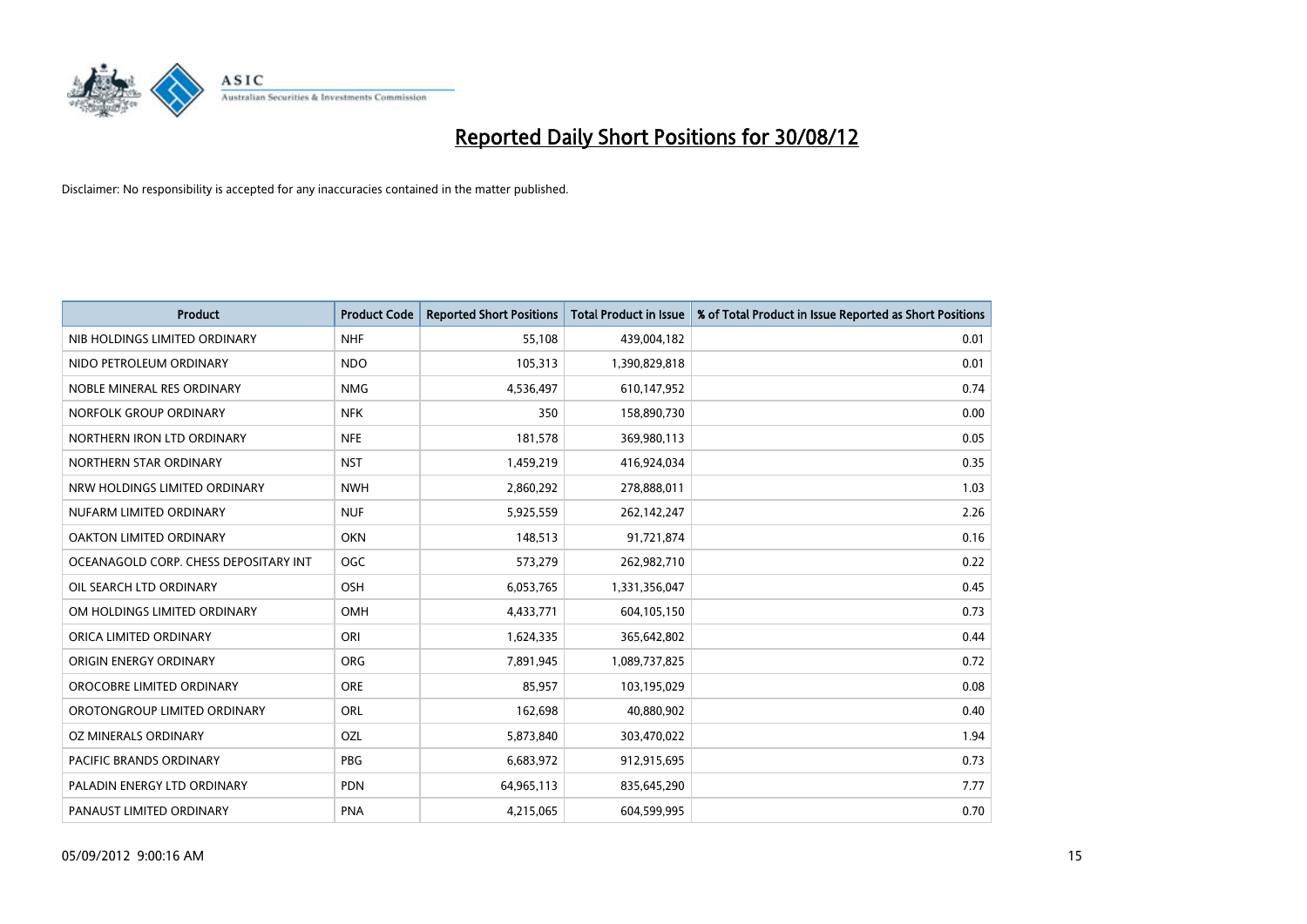

| <b>Product</b>                 | <b>Product Code</b> | <b>Reported Short Positions</b> | <b>Total Product in Issue</b> | % of Total Product in Issue Reported as Short Positions |
|--------------------------------|---------------------|---------------------------------|-------------------------------|---------------------------------------------------------|
| PANORAMIC RESOURCES ORDINARY   | PAN                 | 5,862,443                       | 255,681,195                   | 2.29                                                    |
| PAPERLINX LIMITED ORDINARY     | <b>PPX</b>          | 1,429,178                       | 609,280,761                   | 0.23                                                    |
| PAPILLON RES LTD ORDINARY      | <b>PIR</b>          | 600,612                         | 245,819,121                   | 0.24                                                    |
| PEET LIMITED ORDINARY          | <b>PPC</b>          | 1,732,910                       | 320,170,604                   | 0.54                                                    |
| PERILYA LIMITED ORDINARY       | PEM                 | 277,589                         | 769,316,426                   | 0.04                                                    |
| PERPETUAL LIMITED ORDINARY     | PPT                 | 2,229,379                       | 41,980,678                    | 5.31                                                    |
| PERSEUS MINING LTD ORDINARY    | <b>PRU</b>          | 10,913,713                      | 457,962,088                   | 2.38                                                    |
| PHARMAXIS LTD ORDINARY         | <b>PXS</b>          | 4,979,071                       | 307,888,389                   | 1.62                                                    |
| PLATINUM ASSET ORDINARY        | <b>PTM</b>          | 10,057,760                      | 561,347,878                   | 1.79                                                    |
| PLATINUM AUSTRALIA ORDINARY    | <b>PLA</b>          | 836,127                         | 504,968,043                   | 0.17                                                    |
| PMI GOLD CORP CDI 1:1          | <b>PVM</b>          | 55,927                          | 71,705,667                    | 0.08                                                    |
| PMP LIMITED ORDINARY           | <b>PMP</b>          | 146,219                         | 323,781,124                   | 0.05                                                    |
| PREMIER INVESTMENTS ORDINARY   | <b>PMV</b>          | 785,844                         | 155,260,478                   | 0.51                                                    |
| PRIMA BIOMED LTD ORDINARY      | <b>PRR</b>          | 4,699,058                       | 1,066,063,388                 | 0.44                                                    |
| PRIMARY HEALTH CARE ORDINARY   | PRY                 | 21,620,296                      | 501,717,314                   | 4.31                                                    |
| PRIMEAG AUSTRALIA ORDINARY     | PAG                 | 73,789                          | 266,394,444                   | 0.03                                                    |
| PROGRAMMED ORDINARY            | <b>PRG</b>          | 532,192                         | 118,175,280                   | 0.45                                                    |
| <b>QANTAS AIRWAYS ORDINARY</b> | QAN                 | 14,352,059                      | 2,265,123,620                 | 0.63                                                    |
| OBE INSURANCE GROUP ORDINARY   | <b>OBE</b>          | 51,588,148                      | 1,181,684,901                 | 4.37                                                    |
| OR NATIONAL LIMITED ORDINARY   | <b>ORN</b>          | 18,607,546                      | 2,440,000,000                 | 0.76                                                    |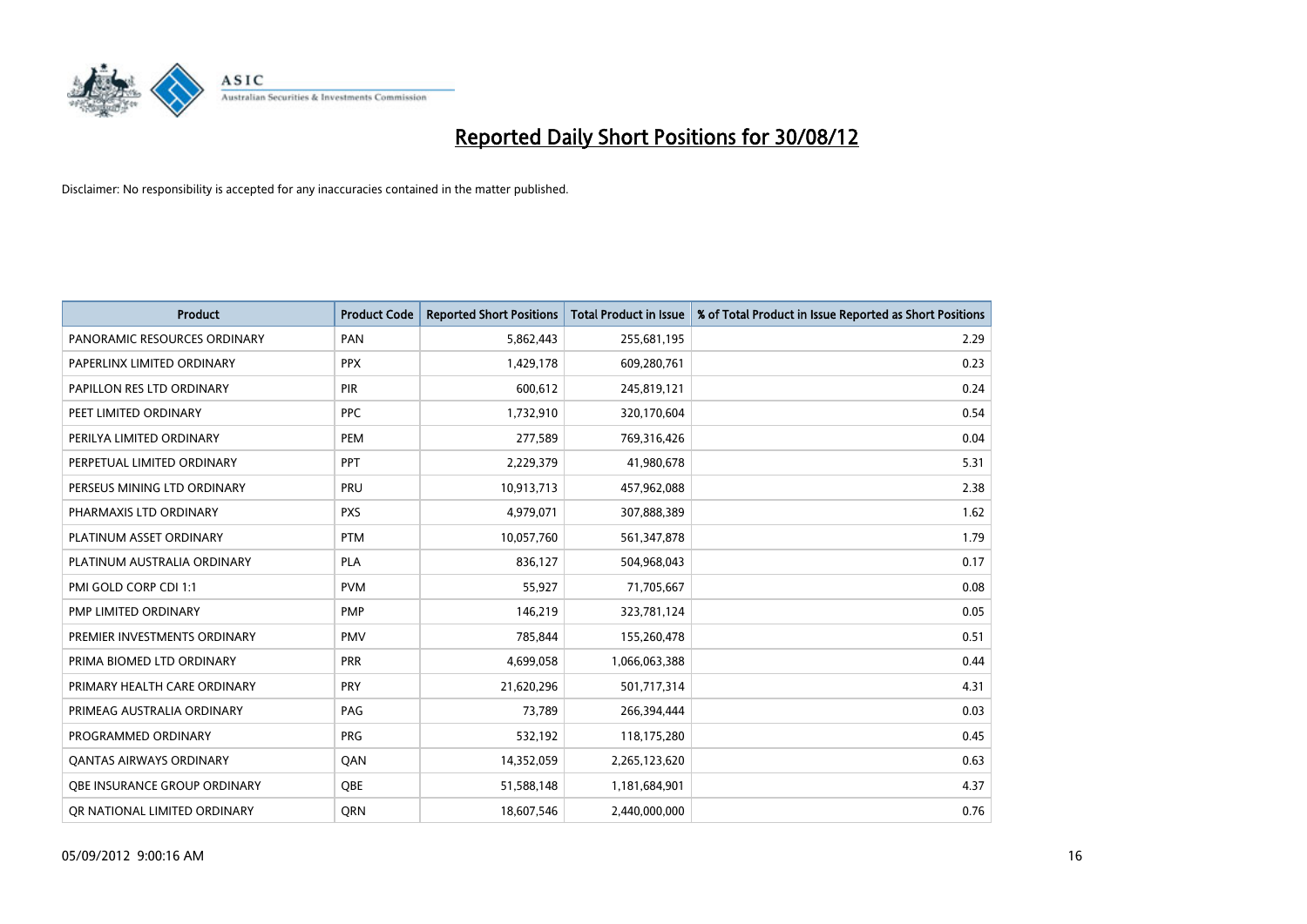

| <b>Product</b>                      | <b>Product Code</b> | <b>Reported Short Positions</b> | <b>Total Product in Issue</b> | % of Total Product in Issue Reported as Short Positions |
|-------------------------------------|---------------------|---------------------------------|-------------------------------|---------------------------------------------------------|
| ORXPHARMA LTD ORDINARY              | <b>QRX</b>          | 172,880                         | 144,577,206                   | 0.12                                                    |
| <b>QUBE LOGISTICS HLDG ORDINARY</b> | QUB                 | 6,259,272                       | 921,407,185                   | 0.68                                                    |
| RAMELIUS RESOURCES ORDINARY         | <b>RMS</b>          | 4,143,083                       | 336,256,949                   | 1.23                                                    |
| RAMSAY HEALTH CARE ORDINARY         | <b>RHC</b>          | 2,943,178                       | 202,081,252                   | 1.46                                                    |
| RANGE RESOURCES LTD ORDINARY        | <b>RRS</b>          | 351,831                         | 2,118,880,660                 | 0.02                                                    |
| <b>RCR TOMLINSON ORDINARY</b>       | <b>RCR</b>          | 36,001                          | 132,702,932                   | 0.03                                                    |
| <b>REA GROUP ORDINARY</b>           | <b>REA</b>          | 191,671                         | 131,714,699                   | 0.15                                                    |
| RECKON LIMITED ORDINARY             | <b>RKN</b>          | 703,378                         | 129,488,015                   | 0.54                                                    |
| <b>RED 5 LIMITED ORDINARY</b>       | <b>RED</b>          | 166,220                         | 135,488,008                   | 0.12                                                    |
| RED EMPEROR RESOURCE ORDINARY       | <b>RMP</b>          | 4,500                           | 266,234,221                   | 0.00                                                    |
| <b>RED FORK ENERGY ORDINARY</b>     | <b>RFE</b>          | 1,363,825                       | 310,324,853                   | 0.44                                                    |
| REDBANK ENERGY LTD ORDINARY         | AEI                 | 13                              | 786,287                       | 0.00                                                    |
| REED RESOURCES LTD ORDINARY         | <b>RDR</b>          | 17,023                          | 464,112,073                   | 0.00                                                    |
| <b>REGIS RESOURCES ORDINARY</b>     | <b>RRL</b>          | 845,885                         | 453,366,465                   | 0.19                                                    |
| RESMED INC CDI 10:1                 | <b>RMD</b>          | 660,595                         | 1,556,242,300                 | 0.04                                                    |
| <b>RESOLUTE MINING ORDINARY</b>     | <b>RSG</b>          | 2,351,039                       | 628,628,623                   | 0.37                                                    |
| RESOURCE GENERATION ORDINARY        | <b>RES</b>          | 173                             | 262,895,652                   | 0.00                                                    |
| REVERSE CORP LIMITED ORDINARY       | <b>REF</b>          | 100                             | 92,382,175                    | 0.00                                                    |
| REX MINERALS LIMITED ORDINARY       | <b>RXM</b>          | 489,696                         | 188,907,284                   | 0.26                                                    |
| RHG LIMITED ORDINARY                | <b>RHG</b>          | 36,083                          | 308,483,177                   | 0.01                                                    |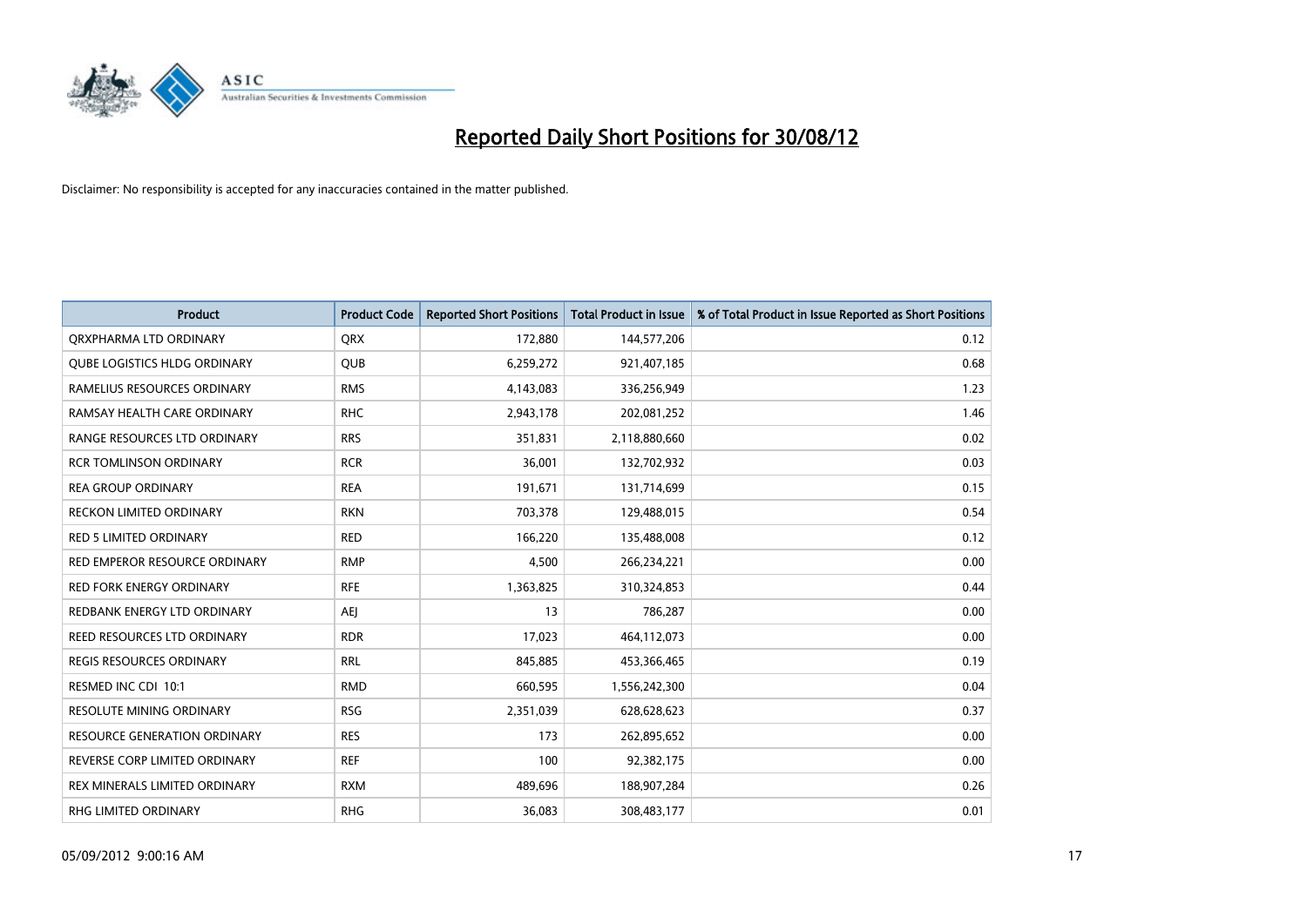

| <b>Product</b>                | <b>Product Code</b> | <b>Reported Short Positions</b> | <b>Total Product in Issue</b> | % of Total Product in Issue Reported as Short Positions |
|-------------------------------|---------------------|---------------------------------|-------------------------------|---------------------------------------------------------|
| <b>RIALTO ENERGY ORDINARY</b> | <b>RIA</b>          | 41                              | 672,259,992                   | 0.00                                                    |
| RIO TINTO LIMITED ORDINARY    | <b>RIO</b>          | 17,647,865                      | 435,758,720                   | 4.05                                                    |
| ROC OIL COMPANY ORDINARY      | <b>ROC</b>          | 2,140,832                       | 683,235,552                   | 0.31                                                    |
| RURALCO HOLDINGS ORDINARY     | <b>RHL</b>          | 12,000                          | 55,019,284                    | 0.02                                                    |
| SAI GLOBAL LIMITED ORDINARY   | SAI                 | 2,538,539                       | 204,764,512                   | 1.24                                                    |
| SALMAT LIMITED ORDINARY       | <b>SLM</b>          | 2,329,501                       | 159,802,174                   | 1.46                                                    |
| SAMSON OIL & GAS LTD ORDINARY | SSN                 | 3,689,942                       | 1,787,432,299                 | 0.21                                                    |
| SANDFIRE RESOURCES ORDINARY   | <b>SFR</b>          | 4,493,434                       | 151,557,635                   | 2.96                                                    |
| <b>SANTOS LTD ORDINARY</b>    | <b>STO</b>          | 4,503,835                       | 953,041,775                   | 0.47                                                    |
| SARACEN MINERAL ORDINARY      | SAR                 | 4,536,394                       | 594,815,640                   | 0.76                                                    |
| SEDGMAN LIMITED ORDINARY      | <b>SDM</b>          | 156,276                         | 215,512,930                   | 0.07                                                    |
| <b>SEEK LIMITED ORDINARY</b>  | <b>SEK</b>          | 11,485,239                      | 337,101,307                   | 3.41                                                    |
| SENEX ENERGY LIMITED ORDINARY | <b>SXY</b>          | 1,838,156                       | 1,138,734,837                 | 0.16                                                    |
| SERVCORP LIMITED ORDINARY     | SRV                 | 101                             | 98,440,807                    | 0.00                                                    |
| SERVICE STREAM ORDINARY       | <b>SSM</b>          | 400                             | 283,418,867                   | 0.00                                                    |
| SEVEN GROUP HOLDINGS ORDINARY | <b>SVW</b>          | 1,699,567                       | 307,410,281                   | 0.55                                                    |
| SEVEN WEST MEDIA LTD ORDINARY | <b>SWM</b>          | 18,000,702                      | 999,160,872                   | 1.80                                                    |
| SIGMA PHARMACEUTICAL ORDINARY | <b>SIP</b>          | 5,657,171                       | 1,186,303,520                 | 0.48                                                    |
| SILEX SYSTEMS ORDINARY        | <b>SLX</b>          | 885,993                         | 170,143,997                   | 0.52                                                    |
| SILVER LAKE RESOURCE ORDINARY | <b>SLR</b>          | 8.882.985                       | 225,493,476                   | 3.94                                                    |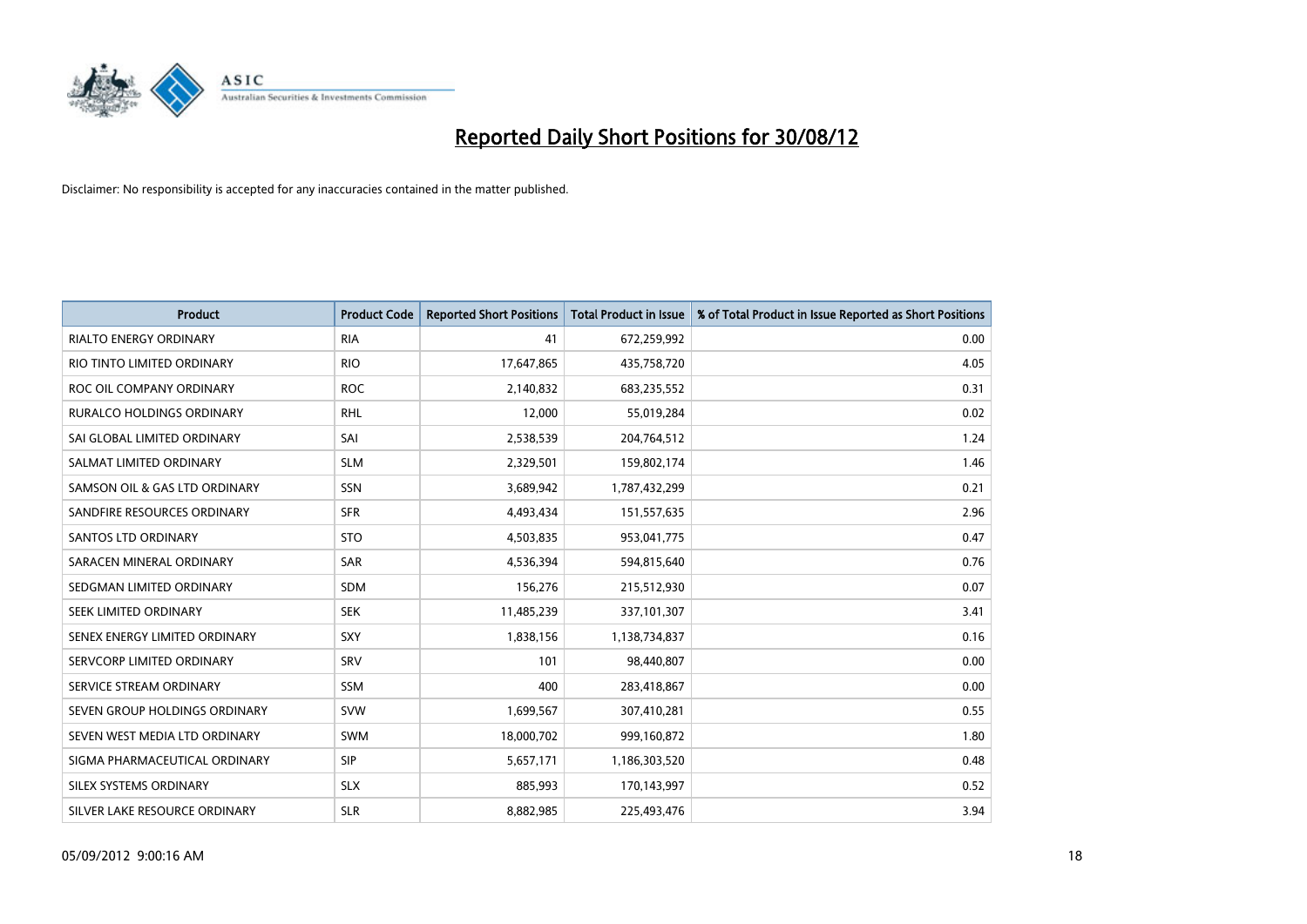

| <b>Product</b>                           | <b>Product Code</b> | <b>Reported Short Positions</b> | <b>Total Product in Issue</b> | % of Total Product in Issue Reported as Short Positions |
|------------------------------------------|---------------------|---------------------------------|-------------------------------|---------------------------------------------------------|
| SIMS METAL MGMT LTD ORDINARY             | SGM                 | 9,908,260                       | 204,835,577                   | 4.84                                                    |
| SINGAPORE TELECOMM. CHESS DEPOSITARY INT | <b>SGT</b>          | 10,516,293                      | 154,444,714                   | 6.81                                                    |
| SIRTEX MEDICAL ORDINARY                  | <b>SRX</b>          | 33,374                          | 55,768,136                    | 0.06                                                    |
| SKYCITY ENT GRP LTD ORDINARY             | <b>SKC</b>          | 55,101                          | 576,958,340                   | 0.01                                                    |
| <b>SLATER &amp; GORDON ORDINARY</b>      | <b>SGH</b>          | 1,001                           | 168,600,731                   | 0.00                                                    |
| SMS MANAGEMENT, ORDINARY                 | <b>SMX</b>          | 758,471                         | 68,464,436                    | 1.11                                                    |
| SONIC HEALTHCARE ORDINARY                | <b>SHL</b>          | 5,242,121                       | 392,509,875                   | 1.34                                                    |
| SOUL PATTINSON (W.H) ORDINARY            | SOL                 | 3,627                           | 239,395,320                   | 0.00                                                    |
| SOUTH BOULDER MINES ORDINARY             | <b>STB</b>          | 105,439                         | 126,732,826                   | 0.08                                                    |
| SP AUSNET STAPLED SECURITIES             | <b>SPN</b>          | 1,437,036                       | 3,339,620,165                 | 0.04                                                    |
| SPARK INFRASTRUCTURE STAPLED NOTE & UNIT | SKI                 | 36,703,845                      | 1,326,734,264                 | 2.77                                                    |
| SPECIALTY FASHION ORDINARY               | <b>SFH</b>          | 2,440,932                       | 192,236,121                   | 1.27                                                    |
| ST BARBARA LIMITED ORDINARY              | <b>SBM</b>          | 11,948,214                      | 325,615,389                   | 3.67                                                    |
| STANMORE COAL LTD ORDINARY               | <b>SMR</b>          | 32,870                          | 179,409,108                   | 0.02                                                    |
| STARPHARMA HOLDINGS ORDINARY             | SPL                 | 2,670,483                       | 282,787,260                   | 0.94                                                    |
| STHN CROSS MEDIA ORDINARY                | SXL                 | 17,755,797                      | 704,858,525                   | 2.52                                                    |
| STOCKLAND UNITS/ORD STAPLED              | SGP                 | 7,821,159                       | 2,203,157,963                 | 0.35                                                    |
| STRAITS RES LTD. ORDINARY                | SRQ                 | 74,634                          | 456,529,474                   | 0.02                                                    |
| STW COMMUNICATIONS ORDINARY              | SGN                 | 221,337                         | 362,798,351                   | 0.06                                                    |
| SUNCORP GROUP LTD ORDINARY               | <b>SUN</b>          | 8,960,860                       | 1,286,600,980                 | 0.70                                                    |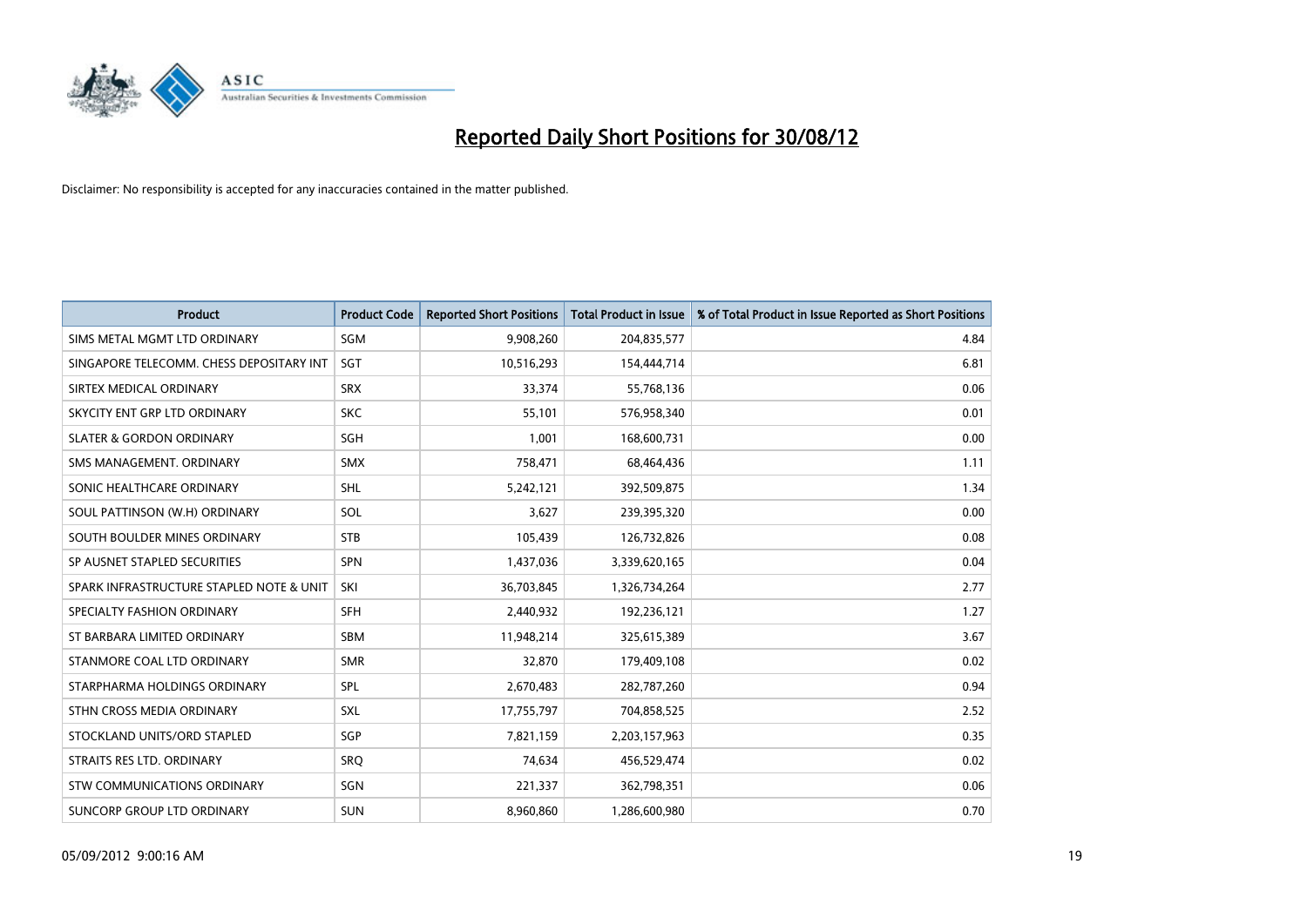

| <b>Product</b>                       | <b>Product Code</b> | <b>Reported Short Positions</b> | <b>Total Product in Issue</b> | % of Total Product in Issue Reported as Short Positions |
|--------------------------------------|---------------------|---------------------------------|-------------------------------|---------------------------------------------------------|
| SUNDANCE ENERGY ORDINARY             | <b>SEA</b>          | 56,664                          | 277,098,474                   | 0.02                                                    |
| SUNDANCE RESOURCES ORDINARY          | <b>SDL</b>          | 1,658,570                       | 3,049,577,034                 | 0.05                                                    |
| SUNLAND GROUP LTD ORDINARY           | <b>SDG</b>          | 18,391                          | 196,717,811                   | 0.01                                                    |
| SUPER RET REP LTD ORDINARY           | <b>SUL</b>          | 1,218,921                       | 196,172,971                   | 0.62                                                    |
| SYD AIRPORT STAPLED US PROHIBIT.     | <b>SYD</b>          | 16,645,748                      | 1,861,210,782                 | 0.89                                                    |
| SYRAH RESOURCES ORDINARY             | <b>SYR</b>          | 36,107                          | 126,723,021                   | 0.03                                                    |
| <b>TABCORP HOLDINGS LTD ORDINARY</b> | <b>TAH</b>          | 10,481,506                      | 730,113,969                   | 1.44                                                    |
| TANAMI GOLD NL ORDINARY              | <b>TAM</b>          | 310,599                         | 261,132,677                   | 0.12                                                    |
| TAP OIL LIMITED ORDINARY             | <b>TAP</b>          | 563,365                         | 241,295,311                   | 0.23                                                    |
| TASSAL GROUP LIMITED ORDINARY        | <b>TGR</b>          | 250,218                         | 146,304,404                   | 0.17                                                    |
| TATTS GROUP LTD ORDINARY             | <b>TTS</b>          | 6,501,166                       | 1,362,919,733                 | 0.48                                                    |
| TECHNOLOGY ONE ORDINARY              | <b>TNE</b>          | 2,316                           | 305,380,455                   | 0.00                                                    |
| <b>TELECOM CORPORATION ORDINARY</b>  | <b>TEL</b>          | 19,139,498                      | 1,856,780,364                 | 1.03                                                    |
| <b>TELSTRA CORPORATION, ORDINARY</b> | <b>TLS</b>          | 26,370,351                      | 12,443,074,357                | 0.21                                                    |
| TEN NETWORK HOLDINGS ORDINARY        | <b>TEN</b>          | 74,323,251                      | 1,437,204,873                 | 5.17                                                    |
| TERANGA GOLD CORP CDI 1:1            | <b>TGZ</b>          | 106,802                         | 162,197,999                   | 0.07                                                    |
| TEXON PETROLEUM LTD ORDINARY         | <b>TXN</b>          | 27,022                          | 245,039,848                   | 0.01                                                    |
| TFS CORPORATION LTD ORDINARY         | <b>TFC</b>          |                                 | 279,621,829                   | 0.00                                                    |
| THE REJECT SHOP ORDINARY             | <b>TRS</b>          | 2,871,723                       | 26,092,220                    | 11.01                                                   |
| THORN GROUP LIMITED ORDINARY         | <b>TGA</b>          | 96,815                          | 146,374,703                   | 0.07                                                    |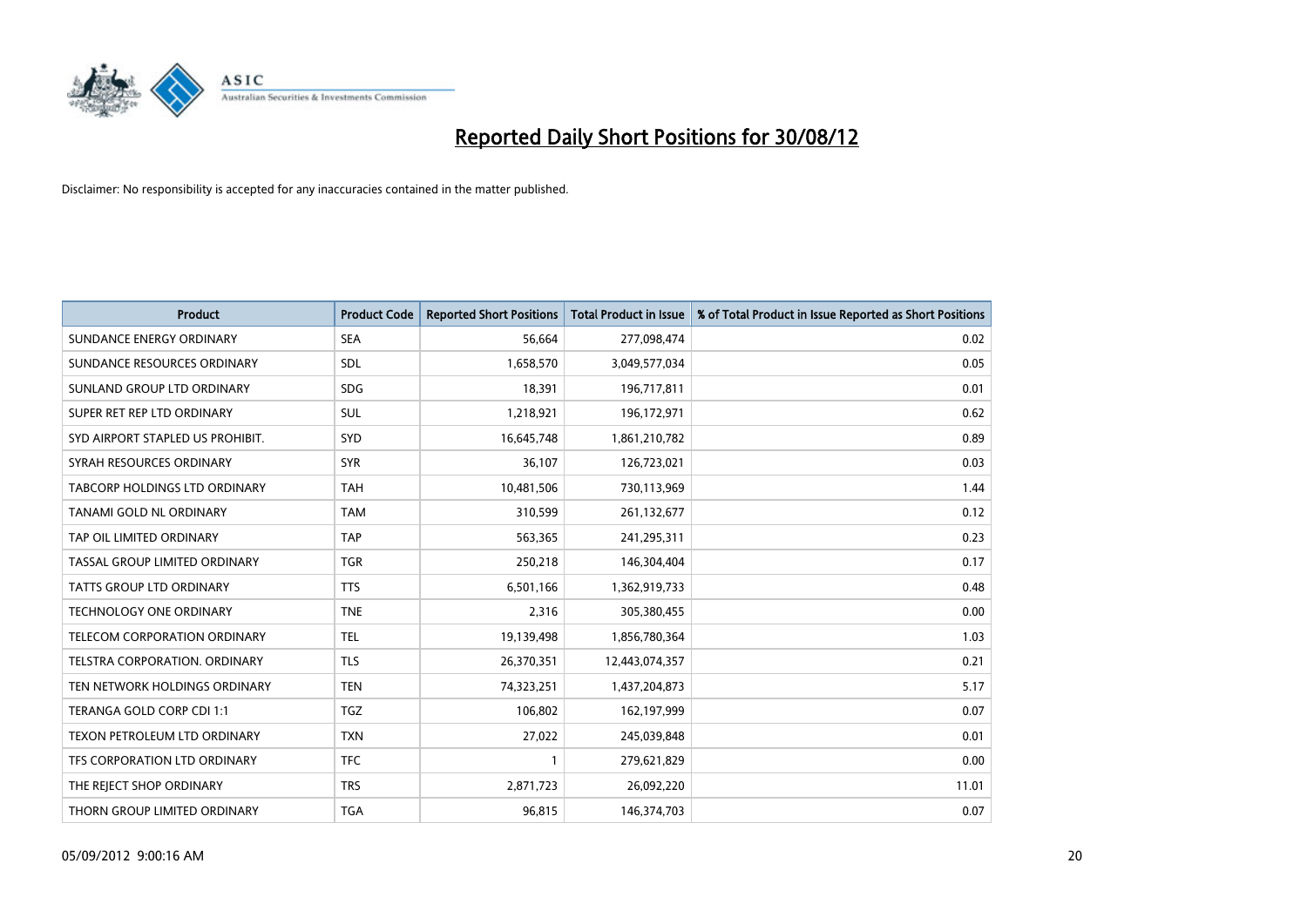

| <b>Product</b>                       | <b>Product Code</b> | <b>Reported Short Positions</b> | <b>Total Product in Issue</b> | % of Total Product in Issue Reported as Short Positions |
|--------------------------------------|---------------------|---------------------------------|-------------------------------|---------------------------------------------------------|
| <b>TIGER RESOURCES ORDINARY</b>      | <b>TGS</b>          | 2,574,580                       | 673,470,269                   | 0.38                                                    |
| TOLL HOLDINGS LTD ORDINARY           | <b>TOL</b>          | 19,408,550                      | 717,133,875                   | 2.71                                                    |
| TOX FREE SOLUTIONS ORDINARY          | <b>TOX</b>          | 22,897                          | 115,311,608                   | 0.02                                                    |
| TPG TELECOM LIMITED ORDINARY         | <b>TPM</b>          | 1,874,732                       | 793,808,141                   | 0.24                                                    |
| <b>TRADE ME GROUP ORDINARY</b>       | <b>TME</b>          | 13,211                          | 395,745,510                   | 0.00                                                    |
| <b>TRANSFIELD SERVICES ORDINARY</b>  | <b>TSE</b>          | 5,090,054                       | 517,878,468                   | 0.98                                                    |
| TRANSPACIFIC INDUST, ORDINARY        | <b>TPI</b>          | 5,441,198                       | 1,578,479,491                 | 0.34                                                    |
| TRANSURBAN GROUP TRIPLE STAPLED SEC. | <b>TCL</b>          | 8,212,696                       | 1,461,665,097                 | 0.56                                                    |
| TREASURY WINE ESTATE ORDINARY        | <b>TWE</b>          | 13,727,102                      | 647,227,144                   | 2.12                                                    |
| TROY RESOURCES LTD ORDINARY          | <b>TRY</b>          | 190,590                         | 89,462,649                    | 0.21                                                    |
| UGL LIMITED ORDINARY                 | UGL                 | 6,814,452                       | 166,315,038                   | 4.10                                                    |
| UNILIFE CORPORATION CDI 6:1          | <b>UNS</b>          | 186,653                         | 254,211,852                   | 0.07                                                    |
| UXC LIMITED ORDINARY                 | <b>UXC</b>          | 738                             | 305,585,913                   | 0.00                                                    |
| <b>VENTURE MINERALS ORDINARY</b>     | <b>VMS</b>          | 135,674                         | 255,428,560                   | 0.05                                                    |
| <b>VIRGIN AUS HLDG LTD ORDINARY</b>  | <b>VAH</b>          | 34,328,853                      | 2,210,197,600                 | 1.55                                                    |
| VITERRA INC CDI 1:1                  | <b>VTA</b>          | 10                              | 68,629,939                    | 0.00                                                    |
| WAH NAM INT HLDG LTD ORDINARY        | <b>WNI</b>          | 2,086,116                       | 7,224,094,327                 | 0.03                                                    |
| <b>WATPAC LIMITED ORDINARY</b>       | <b>WTP</b>          | 85,360                          | 184,332,526                   | 0.05                                                    |
| <b>WDS LIMITED ORDINARY</b>          | <b>WDS</b>          | $\overline{7}$                  | 144,740,614                   | 0.00                                                    |
| WEBJET LIMITED ORDINARY              | <b>WEB</b>          | 45,610                          | 71,065,929                    | 0.06                                                    |